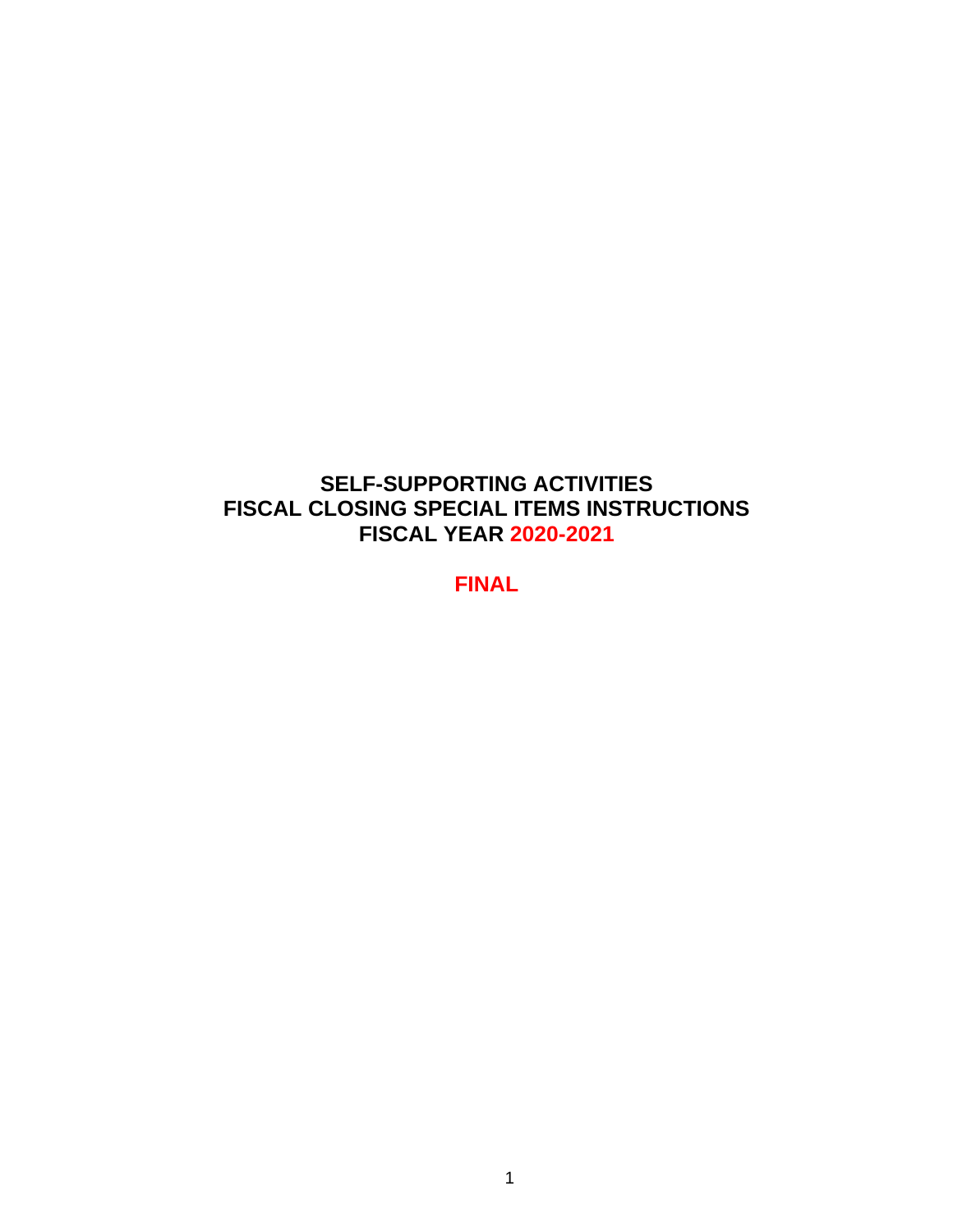# **Table of Contents**

| 1.  |  |
|-----|--|
| 2.  |  |
| 3.  |  |
| 4.  |  |
| 5.  |  |
| 6.  |  |
| 7.  |  |
| 8.  |  |
| 9.  |  |
| 10. |  |
| 11. |  |
| 12. |  |
| 13. |  |
|     |  |
|     |  |
|     |  |
|     |  |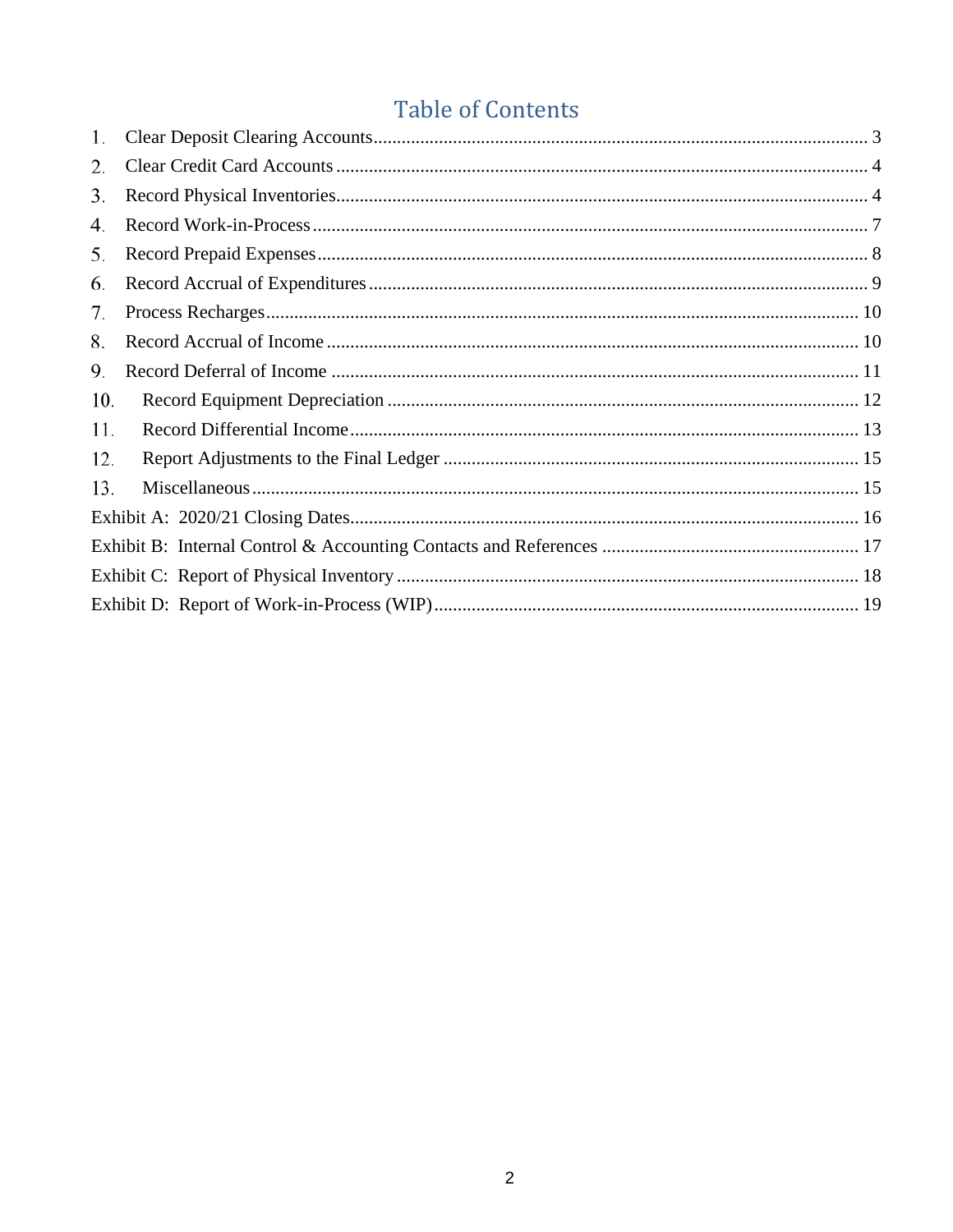## SELF SUPPORTING ACTIVITIES FISCAL CLOSING SPECIAL ITEMS INSTRUCTIONS FOR FISCAL YEAR 2020-2021

Information on UCSD activities that sell goods/services to campus departments/units on a recharge basis or to individuals/entities on a "for-fee" basis can be accessed at [Self Supporting Activities](https://blink.ucsd.edu/finance/accounting/SSA/)  [Accounting & Transasactions](https://blink.ucsd.edu/finance/accounting/SSA/)

The following are special closing instructions for recharge and other income producing activities, which may be required to follow in addition to instructions provided to the general campus (Fiscal Closing Instruction 2020-2021)." Exhibit A - Cutoff Dates and Exhibit B - General Accounting Contacts and References are at the end of the document.

For fiscal year 2020-21, among many system conversion changes and the use of a new Chart of Accounts, the following high-level changes are to be taken into consideration:

- Individual Self-Supporting Funds, including Auxiliary Funds were collapsed into single funds, and formerly individual balances and activities are represented by either Project or Financial Unit
- IFIS Asset and Liability Accounts were not converted to Projects, only to Entity-Fund-Financial Unit-Account
- <span id="page-2-0"></span>• Ending IFIS balances are reflected in Fund Balance Account 300000 in the General Ledger at the project level (Entity-Fund-Financial Unit-Account and Project)

#### $1.$ *Clear Deposit Clearing Accounts*

Departments should review their deposit clearing account balances to ensure that **any balance in the deposit clearing account at June 30 must be zero by using the General Ledger Transactions Details report at <b>Business Analytics Hub**, click on Budget & Finance > General Ledger & Account Info. Panoramas tab > Run Report in UCSD-DSH General Ledger Panorama.

## **By July 8, 2021 subledger close, please complete the following:**

- 1) Process all Accounts Receivable Transactions
- 2) Confirm all Clearing Accounts have zero balances

Refer to additional steps below*:*

- a. For information How to Claim Unidentified Payments (wires, ACHs & checks), see [KB0032208](https://support.ucsd.edu/finance?id=kb_article_view&sys_kb_id=3aad7368db266410d4781c79139619bd)
- b. How to view and help identify unclaimed bank wires, see [Bank Wires: How to Check for](https://blink.ucsd.edu/buy-pay/payments/payment-options/wires-drafts/unclaimed.html)  [Unclaimed Fund Transfers](https://blink.ucsd.edu/buy-pay/payments/payment-options/wires-drafts/unclaimed.html)

For additional support, **Submit a Ticket** to ARCO

Disclosure:

*Although departments have not been sent emails requesting Confirmation of Balance Sheet reviews since our conversion to Oracle, the activity itself has not changed. Departments should regularly monitor transactions, review transactions for accuracy, prepare reconciliation of accounts, and process any necessary corrections or adjustments as necessary in the Oracle subledgers, at the source or origination of transactions. Further guidance will be provided when we complete stabilization and begin enhancements.*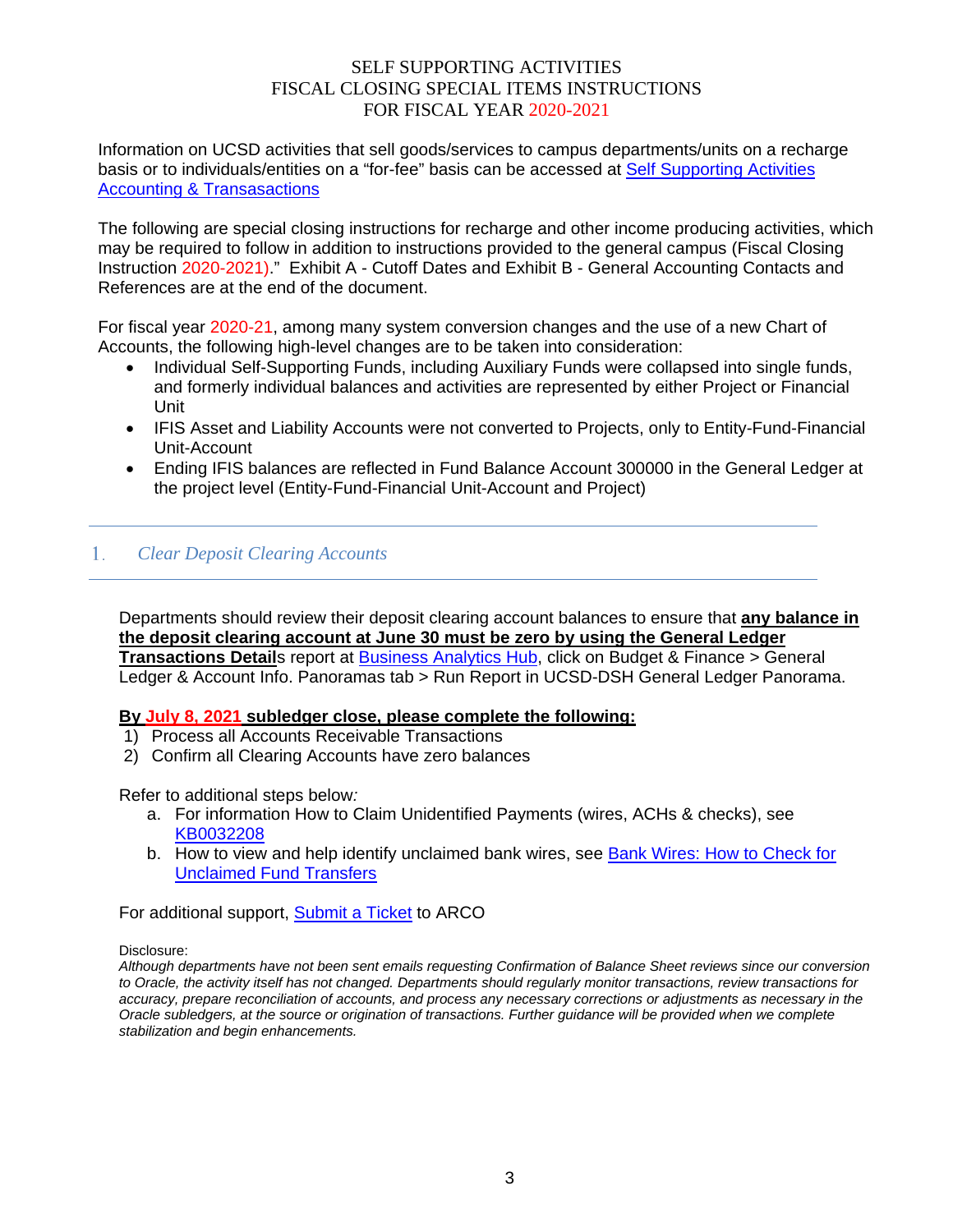#### <span id="page-3-0"></span> $2.$ *Clear Credit Card Accounts*

All credit card activities must be cleared related to the prior fiscal year before COB (close of business) July 5, 2021.

- All credit cards transactions settled during Fiscal Year ending June 30 (which have been cleared by bank deposits posted in the clearing account by June 30) should result in a zero balance. These accounts cannot have ending 'credit balances'. A 'credit balance' means that there is funding outstanding in the clearing account that has not been transferred to departmental revenue accounts.
- By July 5, 2021 Departments should review their account balances using the General Ledger Transactions Details report at [Business Analytics Hub,](https://bah.ucsd.edu/) click on Budget & Finance > General Ledger & Account Info. Panoramas tab > Run Report in UCSD-DSH General Ledger Panorama.
- Use Account 101030 in the GL and specific activity code related to the merchant account to determine the balance. If there is a balance, determine if the transaction is in process or if the transaction needs to be cleared and submit a ticket accordingly.

### For additional support, **Submit a Ticket to ARCO**

#### Disclosure:

*Although departments have not been sent emails requesting Confirmation of Balance Sheet reviews since our conversion to Oracle, the activity itself has not changed. Departments should regularly monitor transactions, review transactions for accuracy, prepare reconciliation of accounts, and process any necessary corrections or adjustments as necessary in the Oracle subledgers, at the source or origination of transactions. Further guidance will be provided when we complete stabilization and begin enhancements.*

#### <span id="page-3-1"></span> $3.$ *Record Physical Inventories*

For Fiscal Year End, physical inventories are required for all activities that hold supplies or materials including:

- Sale to other activities, departments, or customers either "as is" or in altered form
- Direct consumption in rendering services or fabricating items for others on a charge basis
- 1) Complete the Report of Physical Inventory (Exhibit C) for items actually on hand on June 30.
	- Departments that find it necessary to take their physical inventory before June 30 must:
		- 1. Submit a transmittal with their Inventory showing the physical inventory value on the day(s) the inventory actually was taken
		- 2. Report any increased value of items received after the physical inventory, but prior to July 1
		- 3. Report any decreased value for items sold during the same period
		- 4. Please include your activity's legacy IFIS fund number in the inventory report

Guidelines for Taking Inventory:

- **Valuation**:Normally inventory items are to be listed at invoice cost, including sales tax. If the current value of an item is less than the original cost, the current value should be used.
- **Shrinkage:** Inventory shrinkage refers to unrecorded decreases in inventory resulting from such factors as breakage, spoilage and theft.
- **Obsolete Items**: Obsolete items should be segregated from other items in the inventory report and listed at current value if less than cost, with a notation indicating the approximate cost.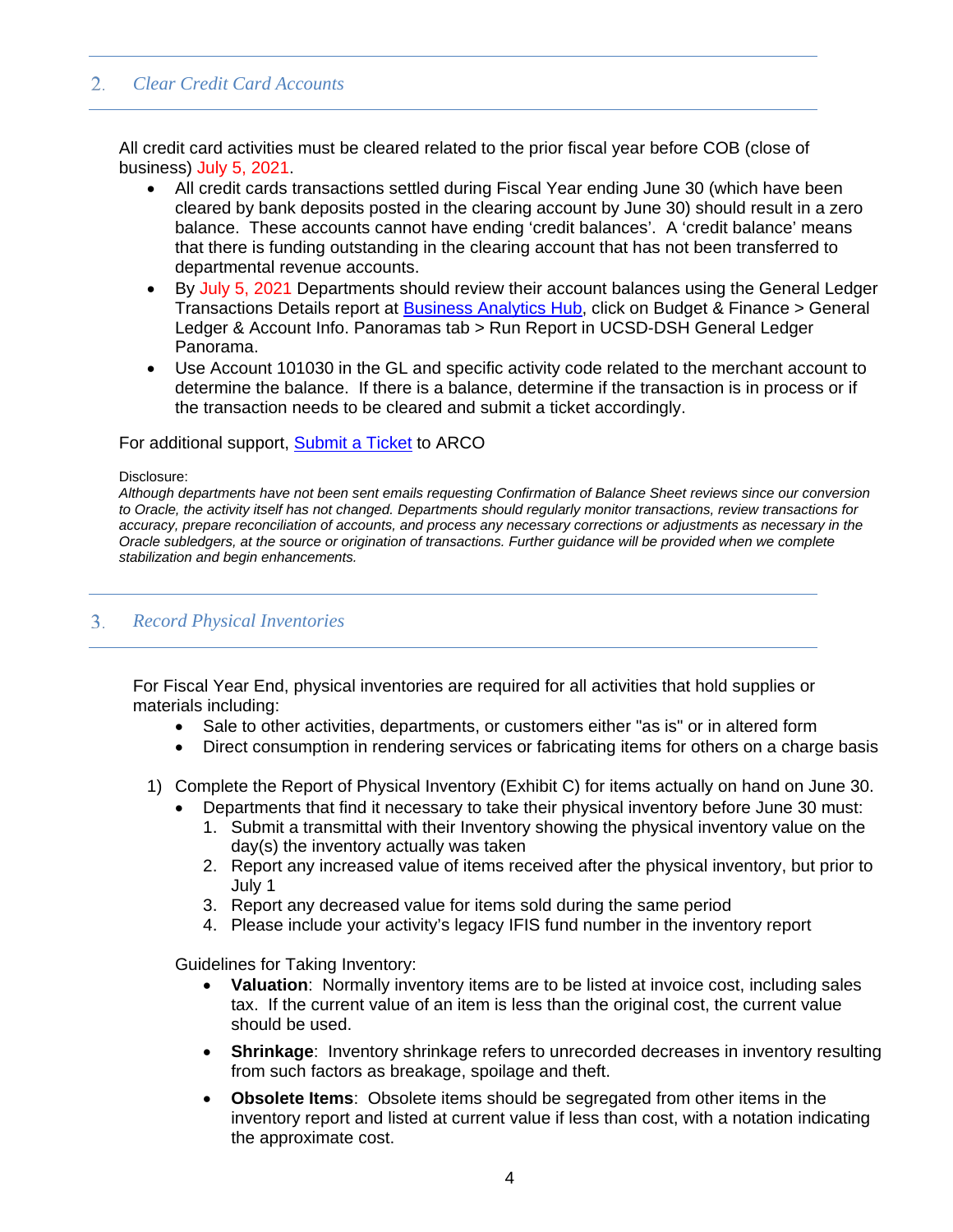- **Small Unit Value Items**: The value of inventory items held in large quantity with unit values of less than fifty cents, such as screws and cotter pins, may be estimated.
- **Inventory Method**: Under the Cost Accounting Standards (CAS) guidelines, the University is required to report the valuation method for taking inventories. The preferred method to use is FIFO (First In, First Out). Selected activities, such as Bookstore, have been granted exceptions. If you are not using the FIFO method, please inform to BFS-ICA at Service and Support<https://support.ucsd.edu/finance> prior to taking inventory.
- 2) By July 2, 2021, complete all of the following steps:
	- 1. Complete a Journal Entry to record inventory
		- a. Process as a regular Journal Entry (refer to KBA [How to Process a Journal Entry\)](https://support.ucsd.edu/finance?id=kb_article_view&sys_kb_id=ddcaaca81b847010df40ed7dee4bcb27)
		- b. The Journal must have an accounting date of June 30, 2021 even if prepared in July
		- c. **Accounting Period:** Select **Jun-21**, the June accounting period
		- d. Credit side: The Entity-Financial Unit-Fund-Project where the cost of the inventory is recorded should be used as a credit side using expense account **520552 – Inventory Accruals.** Use expenditure account **for 520501 – Inv Adj and Price Adj** to record shrinkage
		- e. Debit Side:
			- For Sales of Services activities and Other Income Producing Activities, the same chart string will be used for the debit side under account **136002- Inventories-Miscellaneous**
			- For Auxiliary Enterprises (fund 11000) activities, use account **135000 - Inventories-Auxiliaries**
			- See examples in this section below
		- f. **Category:** Select **Manual**. This journal should **not** auto-reverse
		- g. Prior to submitting the Journal Entry for approval, complete the MCI file in the next step because the chart strings in the Journal Entry is required in the MCI file
		- h. **Attachment:** 
			- 1. Attach the MCI file as supporting documentation to the Journal Entry
			- 2. Attach a copy of the physical inventory report
		- i. Do not reverse the entry in 2021/22 (next fiscal year) until the new inventory is recorded
- 3) Complete the MCI File template below
	- a. Download and use the following [MCI Template for GL to PPM](http://www-bfs.ucsd.edu/BFSupportForms/GA/MCI%20Exception%20Template_GLtoPPM.xlsm) (Version Date: 05.12.2021)
	- b. Only the expense account will be entered in the MCI file (this will be an exception for the template where the net amount on the file is not required to be zero)
	- c. Use the guidance in row 3 and the following parameters must be entered in the MCI file
		- 1. Transaction Source: UCSD General Ledger
		- 2. Document: GL PPM Transfer
		- 3. Document Entry: GL to PPM
		- 4. Expenditure Item Date : 2021/06/30
		- 5. Use the chart strings in the Journal Entry above to complete columns AZ and BB in the MCI template
	- 2. By July 2, 2021, submit [a ticket](https://support.ucsd.edu/finance?id=sc_cat_item&sys_id=48a60e85dbbb8014dbd6f2b6af961999) to process the MCI File to reflect the expense in PPM subledger. Select:
		- a. About: Financial Accounting
		- b. Related to Oracle: Project Portfolio Management
		- c. More Specifically: MCI File Submissions
		- d. Subject: FYE Physical Inventory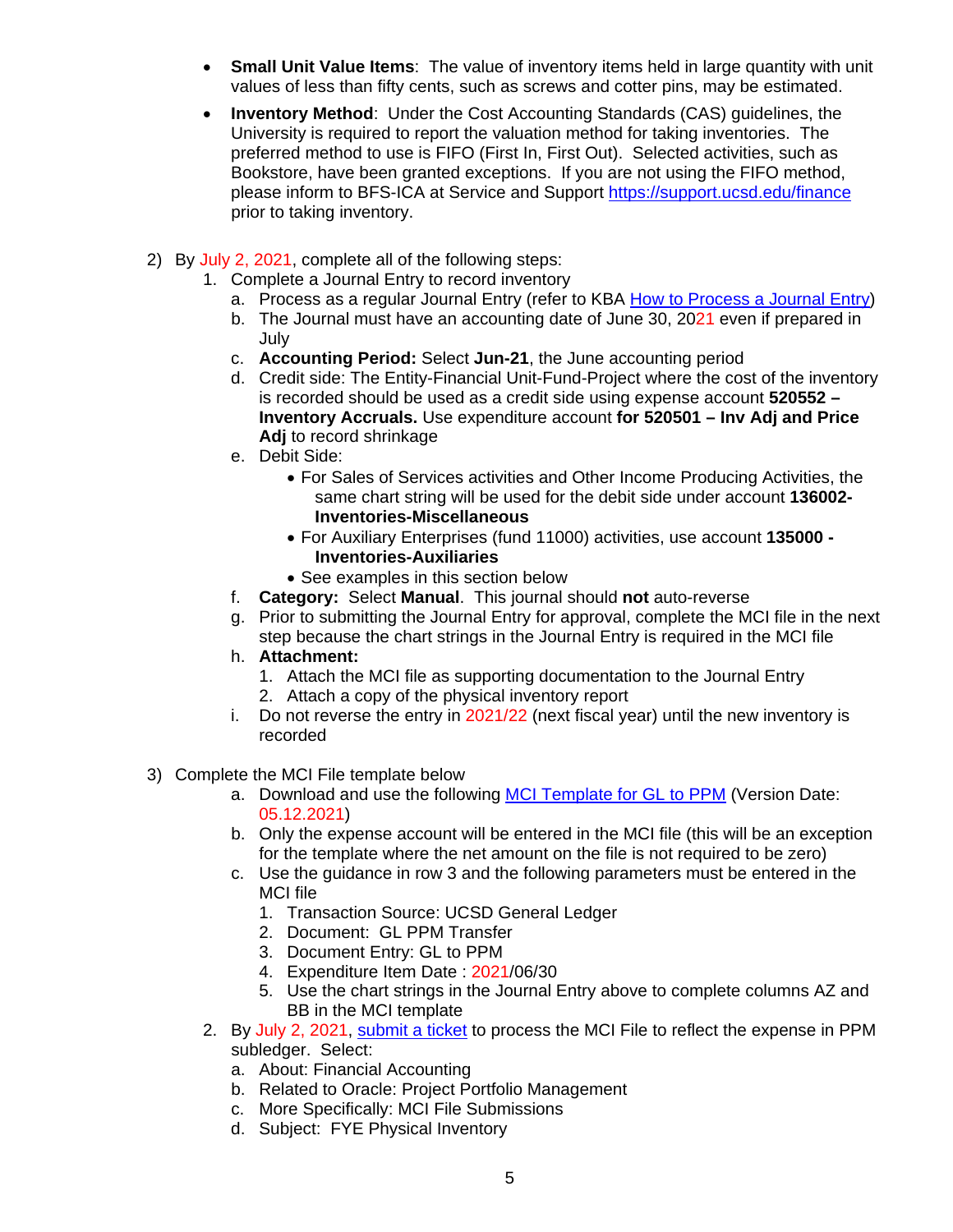- e. Description: Include a reference to the Journal Entry Name from step 1 above
- f. Attach the completed MCI File to the ticket and Submit
- 4) If you record your inventory on a monthly basis, you may do a reversing journal at 6/30 (refer to Service & Support KBA0033430 [How to Create a Fiscal Year End Reversing Journal](https://support.ucsd.edu/finance?id=kb_article_view&sys_kb_id=1279a99fdb7f6450d4781c791396196e&table=kb_knowledge)  [Entry\)](https://support.ucsd.edu/finance?id=kb_article_view&sys_kb_id=1279a99fdb7f6450d4781c791396196e&table=kb_knowledge)

By July 2, 2021 the reversing journal to record total work-in-process (or jobs-inprocess) must have:

- 1. **Journal Batch** and **Journal Name** will depend on if it is from a Department or VC Office:
	- i. Format of Journal Name when created by Departments: **FYE RVS** + **Department Name** + **VC Area** + **Journal name** to identify the journal
	- ii. Format of Journal Name when created by VC Offices: **FYE RVS** + **VC Office** + **VC Area** + **Journal name** to identify the journal
- 2. An **Accounting Period** of **Jun-21**
- 3. **Attachment:** a copy of the physical inventory report in the journal entry
- 4. An **Accounting Date** of **June 30, 2021** even if prepared in July
- 5. A **Category** selection of **Accrual**, which will let the system know to auto-reverse the journal on July 1<sup>st</sup>

Examples:

*To record FY 20-21 inventory amount.*

|               | *Entity | *Fund | *Financial<br>Unit | *Account | *Funct | *Program | *Location | *Project | *Activity | *InterEntity | *Future 1 | *Future 2 |
|---------------|---------|-------|--------------------|----------|--------|----------|-----------|----------|-----------|--------------|-----------|-----------|
| <b>DEBIT:</b> | 161xx   | 12100 | 70000xx            | 136002   | 000000 | 000      | 000000    | 100xxxx  | 000000    | 00000        | 000000    | 000000    |
| <b>CREDIT</b> | 161xx   | L2100 | 70000xx            | 520552   | 000000 | 000      | 000000    | 100xxxx  | 000000    | 00000        | 000000    | 000000    |

### *To reverse FY 19-20 inventory amount.*

|                |         |       | *Financial |          |        |          |           |          |           |              |         |           |
|----------------|---------|-------|------------|----------|--------|----------|-----------|----------|-----------|--------------|---------|-----------|
|                | *Entity | *Fund | Unit       | *Account | *Funct | *Program | *Location | *Project | *Activity | *InterEntity | *Future | ے Future+ |
| <b>DEBIT:</b>  | 161xx   | 12100 | 70000xx    | 520552   | 000000 | 000      | 000000    | 100xxxx  | 000000    | 00000        | 000000  | 000000    |
| <b>CREDIT.</b> | 161xx   | 12100 | 70000xx    | 136002   | 000000 | 000      | 000000    | 100xxxx  | 000000    | 00000        | 000000  | 000000    |

## Or you can make a two-line entry for the **difference** between what was recorded at 6/30/20 and the new inventory amount at 6/30/21**.** Example:

*To adjust inventory to reflect the FY 19-20 inventory amount.*

|                     | *Entity | *Fund | *Financial<br>Unit | *Account | *Funct | *Program | *Location | *Project | *Activity | *InterEntity | *Future | *Future<br>= |
|---------------------|---------|-------|--------------------|----------|--------|----------|-----------|----------|-----------|--------------|---------|--------------|
| <b>DEBIT/CREDIT</b> | 161xx   | 12100 | 70000xx            | 136002   | 000000 | 000      | 000000    | 100xxxx  | 000000    | 00000        | 000000  | 000000       |
| <b>CREDIT/DEBIT</b> | 161xx   | 12100 | 70000xx            | 520552   | 000000 | 000      | 000000    | 100xxxx  | 000000    | 00000        | 000000  | 000000       |

Disclosure:

*Although departments have not been sent emails requesting Confirmation of Balance Sheet reviews since our conversion to Oracle, the activity itself has not changed. Departments should regularly monitor transactions, review transactions for accuracy, prepare reconciliation of accounts, and process any necessary corrections or adjustments as necessary in the Oracle subledgers, at the source or origination of transactions. Further guidance will be provided when we complete stabilization and begin enhancements.*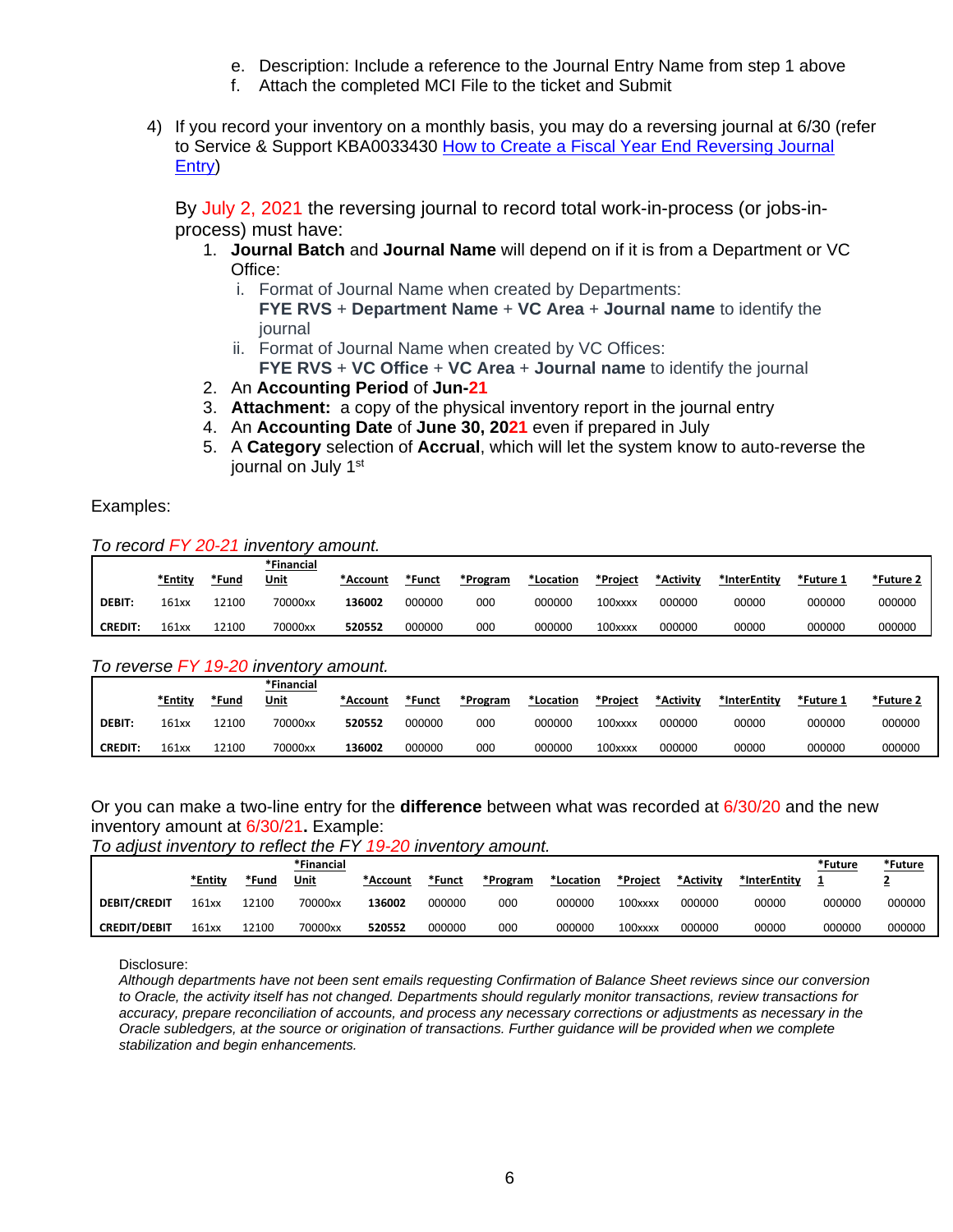#### <span id="page-6-0"></span> $4.$ *Record Work-in-Process*

Activities, such as machine shops, illustration services, printing services and so on, which produce or fabricate items for sale, may have items in the production or fabrication process at June 30.

1. **Items in process** for Non-UC Customers which have not been invoiced through PPM Contract & Billing or the Accounts Receivable module must process a top-level journal entry by July 16, 2021 (refer to Service & Support KBA0033430 [How to Create a Fiscal Year End Reversing Journal Entry\)](https://support.ucsd.edu/finance?id=kb_article_view&sys_kb_id=1279a99fdb7f6450d4781c791396196e&table=kb_knowledge).

The value of work-in-process is the cumulative June 30 cost of labor provided to items in process and the cost of material used for items in process. Use template Exhibit D REPORT OF WORK-IN-PROCESS (WIP).

By July 16, 2021 the reversing journal to record total work-in-process (or jobs-in-process) must have:

1. **Journal Batch** and **Journal Name** will depend on if it is from a Department or VC Office: i. Format of Journal Name when created by Departments:

**FYE RVS** + **Department Name** + **VC Area** + **Journal name** to identify the journal ii. Format of Journal Name when created by VC Offices:

**FYE RVS** + **VC Office** + **VC Area** + **Journal name** to identify the journal

- 2. An **Accounting Period** of **Jun-21**
- 3. **Attachment:** a copy of the report listing individual items or jobs-in-process and their value at June 30 must be submitted and can be included as an attachment in the journal
- 4. An **Accounting Date** of **June 30, 2021** even if prepared in July
- 5. A **Category** selection of **Accrual**, which will let the system know to auto-reverse the journal on July 1<sup>st</sup>.
- 6. For non-UC customers
	- i. Credit: The Entity-Fund-Financial Unit-Account-Project\* is used to record the activity's revenue account **4xxxxx**
	- ii. Debit: The same chart string except use Account **136500-Service Dept-Work-In-Process**
- b. For UC Customers,
	- i. Credit: the GL recharge income account (not PPM expenditure type)
	- ii. Debit: the same chart string except use Account **136500-Service Dept-Work-In-Process**

\*Project: wherein the project is equal to 0000000 (do not select a project number other than zero or it will cause a variance on the PPM and GL Reconciliation report)

It is not appropriate to record accruals in the subledger, however in order to correctly reflect the expenditure in the current year, a top-sided entry can be done which will be reverse in July and the actual transaction should be completed via normal process in the appropriate subledger in July

### Example:

|                | *Entity | *Fund | *Financial<br>Unit | *Account | *Funct | *Program | *Location | *Project | *Activity | *InterEntity | *Future 1 | *Future 2 |
|----------------|---------|-------|--------------------|----------|--------|----------|-----------|----------|-----------|--------------|-----------|-----------|
| <b>DEBIT:</b>  | 161xx   | 2100ء | 70000xx            | 136500   | 000000 | 000      | 000000    | 100xxxx  | 000000    | 00000        | 000000    | 000000    |
| <b>CREDIT:</b> | 161xx   | 12100 | 70000xx            | 410600   | 000000 | 000      | 000000    | 100xxxx  | 000000    | 00000        | 000000    | 000000    |

Disclosure:

*Although departments have not been sent emails requesting Confirmation of Balance Sheet reviews since our conversion to Oracle, the activity itself has not changed. Departments should regularly monitor transactions, review transactions for accuracy, prepare reconciliation of accounts, and process any necessary corrections or adjustments as necessary in the Oracle subledgers, at the source or origination of transactions. Further guidance will be provided when we complete stabilization and begin enhancements.*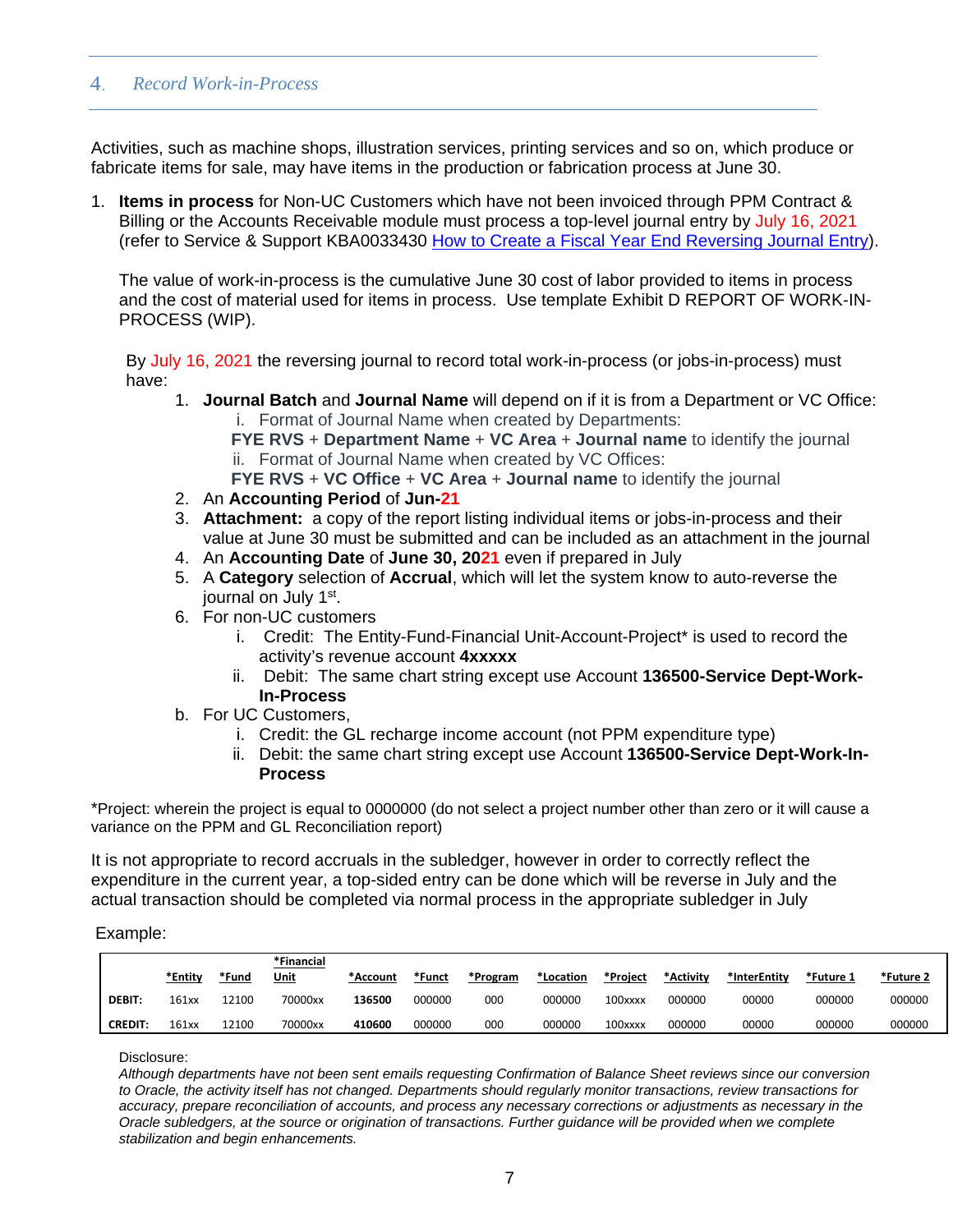#### <span id="page-7-0"></span>*Record Prepaid Expenses* 5.

Prepaid expenses are costs incurred in the current fiscal year that may, entirely or in part, benefit the subsequent fiscal year or years.

- For example, if an annual maintenance contract was purchased for \$12,000 on May 1, 2021, two months of FY 2020/21 benefit from the contract and ten months benefit FY 2021/22.
- The \$10,000 which benefits FY 2021/22 should be recorded as a prepaid expense on the June 2021 ledger.

Departments must complete a top-level reversing journal entry to record prepaid expenses on or before July 16, 2021 (refer to reference Service & Support KBA0033430 [How to Create a Fiscal](https://support.ucsd.edu/finance?id=kb_article_view&sys_kb_id=1279a99fdb7f6450d4781c791396196e&table=kb_knowledge) [Year End Reversing Journal Entry\)](https://support.ucsd.edu/finance?id=kb_article_view&sys_kb_id=1279a99fdb7f6450d4781c791396196e&table=kb_knowledge).

By July 16, 2021 the reversing journal must have:

1. **Journal Batch** and **Journal Name** will depend on if it is from a Department or VC Office: i. Format of Journal Name when created by Departments:

**FYE RVS** + **Department Name** + **VC Area** + **Journal name** to identify the journal ii. Format of Journal Name when created by VC Offices:

**FYE RVS** + **VC Office** + **VC Area** + **Journal name** to identify the journal

- 2. An **Accounting Period** of **Jun-21**
- 3. **Attachment:** a copy of the report listing individual contracts and their value for FY 2020/22 must be submitted
- 4. An **Accounting Date** of **June 30, 2021** even if prepared in July
- 5. A **Category** selection of **Accrual**, which will let the system know to auto-reverse the journal on July 1st.
- 6. Credit the Entity-Fund-Financial-Unit-Account-…-Project**\*** and the expense account (5xxxxx) used when the expense was incurred
- 7. Debit the same chart string *except*:
	- i. For Sales and Services and Other Income Producing activities:
		- For short term (up to 12 months) prepaid expenses, use Account **140001- Prepaid Exp-Short Term**
		- For long term (longer than 12 months) prepaid expenses, use Account **171600- Prepaid Expenses Long Term**
	- ii. For Auxiliary Enterprises (fund 11000)
		- For short term (up to 12 months) prepaid expenses, use Account **140004- Prepaid Expenses-Aux Ent-Short Term**
		- For long term (longer than 12 months) prepaid expenses, use Account **171600- Prepaid Expenses Long Term**

**\*Project: wherein the project is equal to 0000000 (do not select a project number other than zero or it will cause a variance on the PPM and GL Reconciliation report)**

**It is not appropriate to record accruals in the subledger, however in order to correctly reflect the expenditure in the current year, a top-sided entry can be done which will be reverse in July and the actual transaction should be completed via normal process in appropriate subledger in July**

Example:

|               |         |       | *Financial |          |        |          |           |          |           |              |           |           |
|---------------|---------|-------|------------|----------|--------|----------|-----------|----------|-----------|--------------|-----------|-----------|
|               | *Entity | *Fund | Unit       | *Account | *Funct | *Program | *Location | *Project | *Activity | *InterEntity | *Future 1 | - Future* |
| <b>DEBIT:</b> | 161xx   | .2100 | 70000xx    | 140001   | 000000 | 00C      | 000000    | 100xxxx  | 000000    | 00000        | 000000    | 000000    |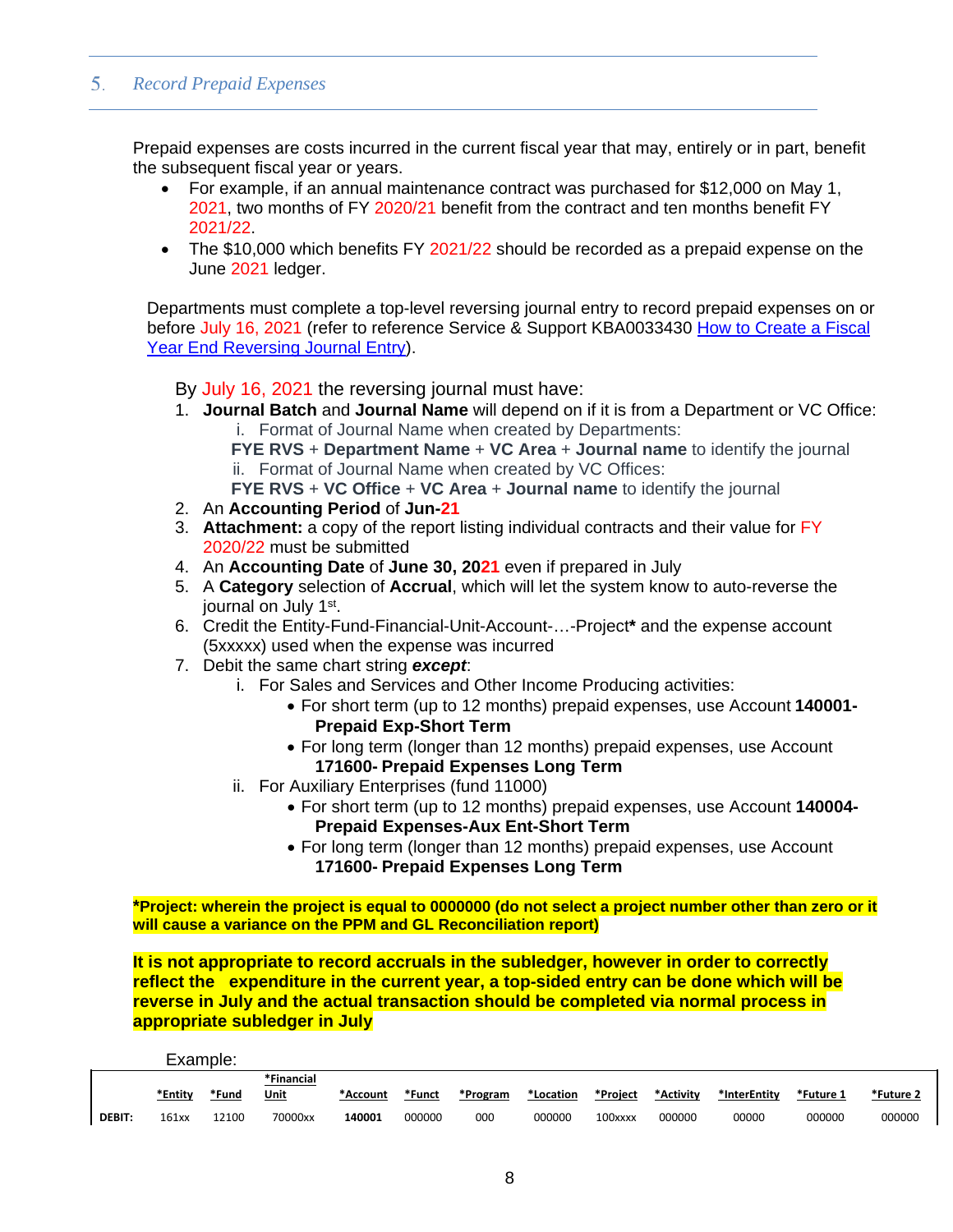|  | <b>CREDIT:</b> | 161xx | 12100 | 70000xx | 5xxxxx | 000000 | 000 | 000000 | 100xxxx | 000000 | 00000 | 000000 | 000000 |
|--|----------------|-------|-------|---------|--------|--------|-----|--------|---------|--------|-------|--------|--------|
|--|----------------|-------|-------|---------|--------|--------|-----|--------|---------|--------|-------|--------|--------|

Disclosure:

*Although departments have not been sent emails requesting Confirmation of Balance Sheet reviews since our conversion to Oracle, the activity itself has not changed. Departments should regularly monitor transactions, review transactions for accuracy, prepare reconciliation of accounts, and process any necessary corrections or adjustments as necessary in the Oracle subledgers, at the source or origination of transactions. Further guidance will be provided when we complete stabilization and begin enhancements.*

#### <span id="page-8-0"></span>6. *Record Accrual of Expenditures*

**Expenditure accruals represent the cost for goods and services received before July 1 but which have not yet been recorded in the June ledger.** 

- **Sales and Services activities and Other Income producing units should only account for expenditures that have not been entered into the financial systems (OFC/ Concur/ KR).**
- **Account Payable invoices with June expenses that have been entered into the financial systems in July will be accrued by the IPPS office.**
- **Invoices submitted via Payment Compass and Payment Requests via Services & Support should be received by Disbursements by or before June 23, 2021.**
- **Concur travel expense reports, events and other reimbursement expense reports, gift card requests, and human subject payment requests should be received by the respective IPPS team with final department approval by or before June 10, 2021 for FY 2020/21.**
- 1. After the subledger close on July 8, 2021, Departments should review June ledger activity using the report Budget & Finance>UCSD-DSH Procure to Pay Panorama >Procure to Pay Transaction Inquiry at <https://bah.ucsd.edu/> to determine if there are any missing June invoices.
- 2. Departments must complete a top-level reversing journal entry to record accruals on or before July 16, 2021 (refer to reference Service & Support KBA0033430 [How to Create a Fiscal Year](https://support.ucsd.edu/finance?id=kb_article_view&sys_kb_id=1279a99fdb7f6450d4781c791396196e&table=kb_knowledge)  [End Reversing Journal Entry\)](https://support.ucsd.edu/finance?id=kb_article_view&sys_kb_id=1279a99fdb7f6450d4781c791396196e&table=kb_knowledge)

By July 16, 2021 the reversing journal must have:

- 1. **Journal Batch** and **Journal Name** will depend on if it is from a Department or VC Office: i. Format of Journal Name when created by Departments:
	- **FYE RVS** + **Department Name** + **VC Area** + **Journal name** to identify the journal ii. Format of Journal Name when created by VC Offices:
	- **FYE RVS** + **VC Office** + **VC Area** + **Journal name** to identify the journal
- 2. An **Accounting Date** of **June 30, 2021** even if prepared in July
- 3. **Attachment:** a copy of back-up report of the invoices and their value at June 30 must be submitted (if any)
- 4. An **Accounting Period** of **Jun-21**
- 5. A **Category** selection of **Accrual**, which will let the system know to auto-reverse the journal on July 1<sup>st</sup>.
- 6. When creating a journal, you must include the amount to be accrued and the Entity-Fund-Financial Unit-Account-…-Project\* is used for recording the accrual. The offset balance sheet account number is **200019 -Audited Vouchers Accts Payable** using the same chart string.

\*Project: wherein the project is equal to 0000000 (do not select a project number other than zero or it will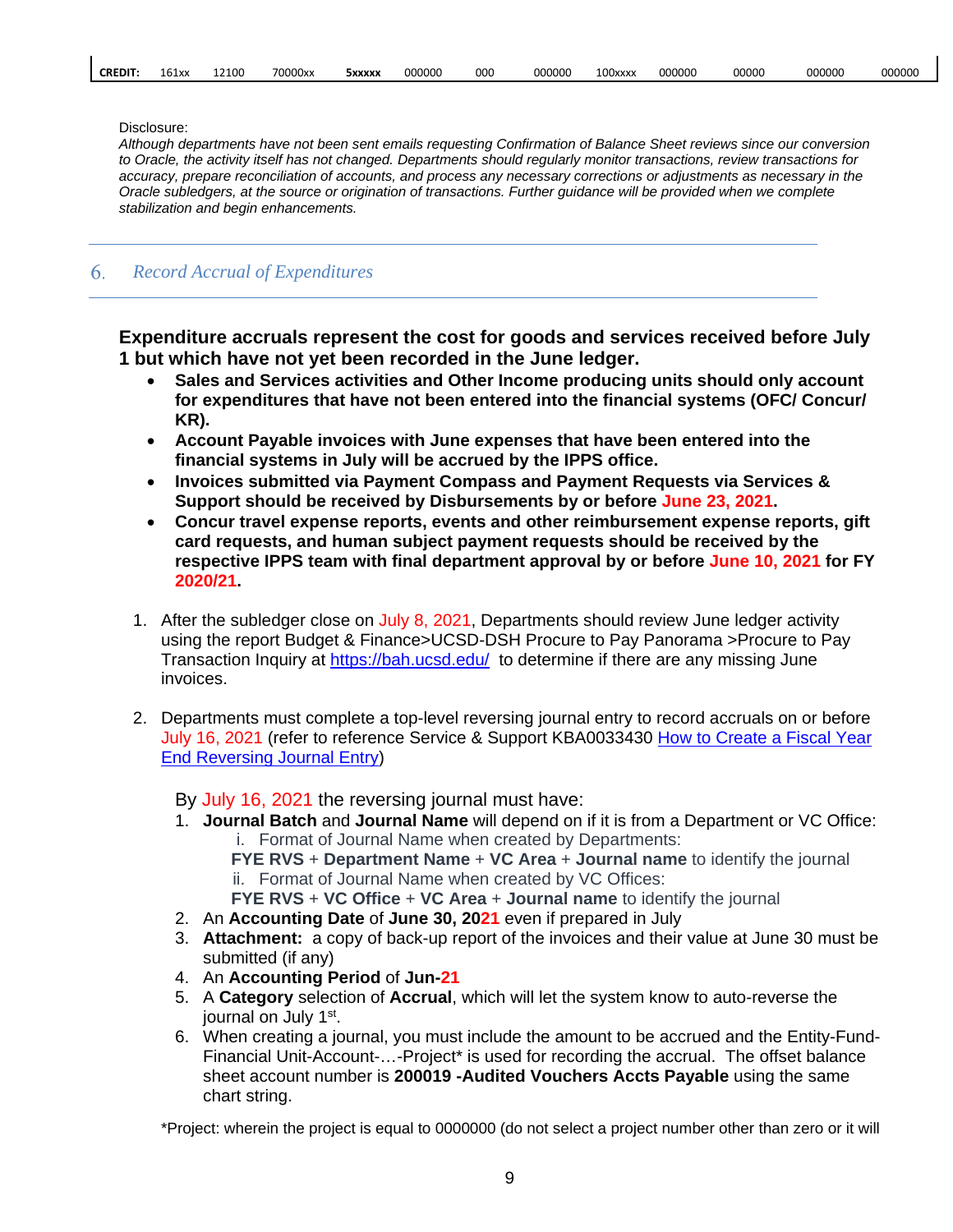cause a variance on the PPM and GL Reconciliation report)

 It is not appropriate to record accruals in the subledger, however in order to correctly reflect the expenditure in the current year, a top-sided entry can be done which will be reverse in July and the actual transaction should be completed via normal process in appropriate subledger in July.

#### Disclosure:

*Although departments have not been sent emails requesting Confirmation of Balance Sheet reviews since our conversion to Oracle, the activity itself has not changed. Departments should regularly monitor transactions, review transactions for accuracy, prepare reconciliation of accounts, and process any necessary corrections or adjustments as necessary in the Oracle subledgers, at the source or origination of transactions. Further guidance will be provided when we complete stabilization and begin enhancements.*

## <span id="page-9-0"></span>*Process Recharges*

### *Process Recharges - interdepartmental*

In general, a recharge reflects the sale, at approved rates, of goods or services by an approved activity to other departments/units.

- Recharges are processed in PPM subledger via either manual MCI file submitted to Service and Support [\(KB0032650-How to Process Recharges with an MCI file in PPM\)](https://support.ucsd.edu/nav_to.do?uri=%2Fkb_view.do%3Fsysparm_article%3DKB0032650) or via recharge application (e.g. RMP App) or other department, ITS approved application.
- Departments must complete the **final** fiscal year recharge MCI file through Service and Support at <https://support.ucsd.edu/finance> on or before July 2, 2021.
- For recharge processed via recharge application, the final due to date to process is on or before July 8, 2021, prior PPM subledger close.

#### *Process Recharges - intercampus*

In general, an intercampus recharge reflects goods or services OR an expense reimbursement by an activity to another UC campus.

- To process Intercampus [Recharge Request,](https://support.ucsd.edu/services?id=sc_cat_item&sys_id=caea8c9cdbb1985006037a131f96191b) submit through Service and Support at [https://support.ucsd.edu/finance.](https://support.ucsd.edu/finance)
- The Department must complete the **final** fiscal year intercampus recharge processing on or before June 4, 2021
- A Department that encounters a problem in meeting the deadlines should **immediately** submit Service and Support ticket at <https://support.ucsd.edu/finance>before June 11, 2021

#### <span id="page-9-1"></span>8. *Record Accrual of Income*

- 1. June Invoices must be submitted through PPM Contract Billing and Account Receivable on or before subledger close, July 8, 2021.
	- *Note***:** For PPM and AR subledgers, the Event Completion Date must have a date entered in the current fiscal year if goods/services were provided on or before June 30th.
	- Events in or before June with an invoice date of June (or earlier) will be booked in June only IF June period is open.
	- Once the June subledgers are closed, even if the events are in June, it will post to July
- 2. Review the list of Unidentified Payments and claim them by July 5, 2021
	- For information How to Claim Unidentified Payments (wires, ACHs & checks), see [KB0032208](https://support.ucsd.edu/finance?id=kb_article_view&sys_kb_id=3aad7368db266410d4781c79139619bd)

Disclosure: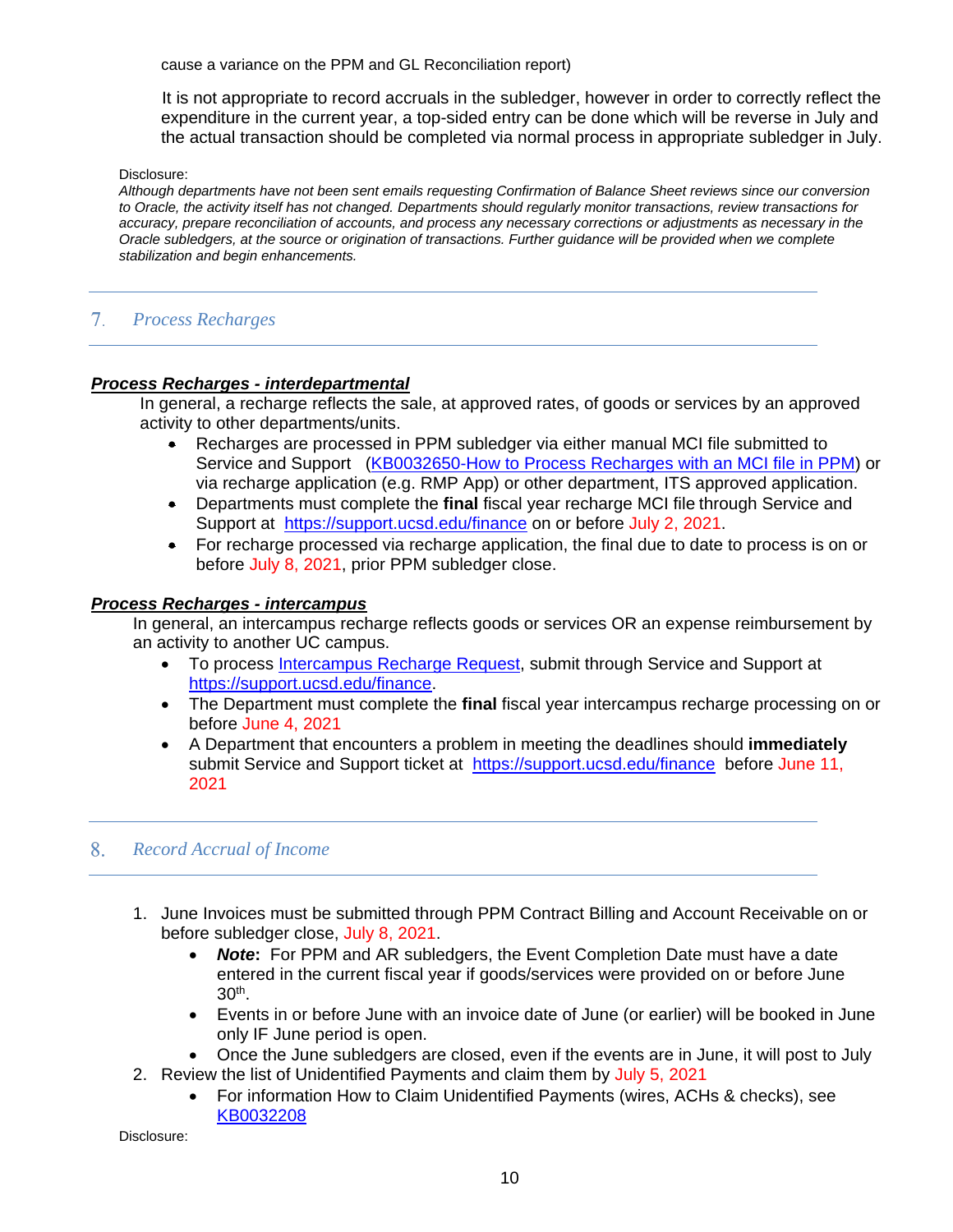*Although departments have not been sent emails requesting Confirmation of Balance Sheet reviews since our conversion to Oracle, the activity itself has not changed. Departments should regularly monitor transactions, review transactions for accuracy, prepare reconciliation of accounts, and process any necessary corrections or adjustments as necessary in the Oracle subledgers, at the source or origination of transactions. Further guidance will be provided when we complete stabilization and begin enhancements.*

## <span id="page-10-0"></span>*Record Deferral of Income*

During the current fiscal year, activities occasionally will receive and record income that relates to future periods.

- For example, during the current fiscal year a shop might receive \$10,000 to do a job for a non-UC entity, but not start work on the job until next fiscal year. A journal entry to record income in the proper fiscal year is required; this is referred to as deferred income.
- Please note that an activity having only recharge income should never have income to defer, since University policy permits recharging only when goods or service actually have been provided. Recharging in advance of providing goods or services is not allowed.
- For large jobs extending over several months, policy does permit recharging job costs actually incurred to date.

Departments must complete a top-level reversing journal entry to record deferred income on or before July 16, 2021 (refer to reference Service & Support KBA0033430 [How to Create a Fiscal](https://support.ucsd.edu/finance?id=kb_article_view&sys_kb_id=1279a99fdb7f6450d4781c791396196e&table=kb_knowledge)  [Year End Reversing Journal Entry\)](https://support.ucsd.edu/finance?id=kb_article_view&sys_kb_id=1279a99fdb7f6450d4781c791396196e&table=kb_knowledge)

By July 16, 2021 the reversing journal must have:

- 1. **Journal Batch** and **Journal Name** will depend on if it is from a Department or VC Office: i. Format of Journal Name when created by Departments:
	- **FYE RVS** + **Department Name** + **VC Area** + **Journal name** to identify the journal ii. Format of Journal Name when created by VC Offices:
	- **FYE RVS** + **VC Office** + **VC Area** + **Journal name** to identify the journal
- 2. An **Accounting Date** of **June 30, 2021** even if prepared in July
- 3. An **Accounting Period** of **Jun-21**
- 4. A **Category** selection of **Accrual**, which will let the system know to auto-reverse the journal on July 1<sup>st</sup>.
- 5. The entry should debit the same **Entity-Fund-Financial Unit-Account-…-Project\*** and account that were credited when the income was recorded
	- i. For Sales and Services and other Income Producing activities, Account **223001- Unearned Rev Clearings Non-Aux** , should be credited.
	- ii. For Auxiliary Enterprises (fund 11000), **Account 222000-Unearned Revenue** should be credited.

\*Project: wherein the project is equal to 0000000 (do not select a project number other than zero or it will cause a variance on the PPM and GL Reconciliation report)

It is not appropriate to record accruals in the subledger, however in order to correctly reflect the expenditure in the current year, a top-sided entry can be done which will be reverse in July and the actual transaction should be completed via normal process in appropriate subledger in July.

Example:

|               | *Entity | *Fund | *Financial<br><u>Unit</u> | *Account | *Funct | *Program | *Location | *Project | *Activity | *InterEntity* | *Future 1 | - Future* |
|---------------|---------|-------|---------------------------|----------|--------|----------|-----------|----------|-----------|---------------|-----------|-----------|
| <b>DEBIT</b>  | 161xx   | 2100  | 70000xx                   | 410600   | 000000 | 000      | 000000    | 100xxxx  | 000000    | 00000         | 000000    | 000000    |
| <b>CREDIT</b> | 161xx   | 12100 | 70000xx                   | 223001   | 000000 | 000      | 000000    | 100xxxx  | 000000    | 00000         | 000000    | 000000    |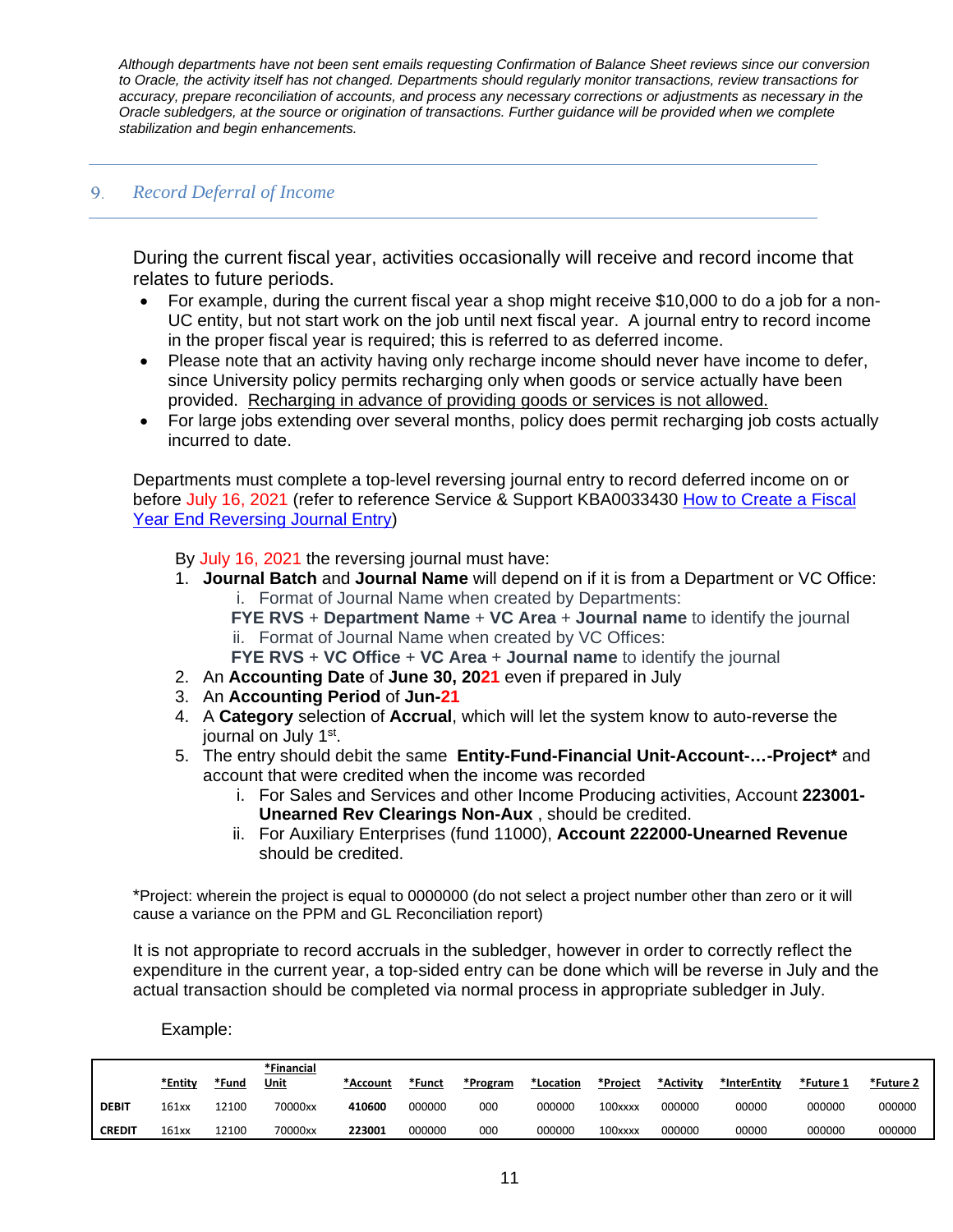Disclosure:

*Although departments have not been sent emails requesting Confirmation of Balance Sheet reviews since our conversion to Oracle, the activity itself has not changed. Departments should regularly monitor transactions, review transactions for accuracy, prepare reconciliation of accounts, and process any necessary corrections or adjustments as necessary in the Oracle subledgers, at the source or origination of transactions. Further guidance will be provided when we complete stabilization and begin enhancements.*

## <span id="page-11-0"></span>*Record Equipment Depreciation*

Activities which depreciate equipment, must process an on-line financial journal via MCI file to record final fiscal year depreciation on or before July 2 prior to subledger close.

## **Steps to process Equipment Depreciation:**

- 1. Determine the depreciation amount using the depreciation schedule (use the depreciation sheet from the rate proposal as the template and include any adjustments that are applicable)
- 2. Process through Recharge Application by July 8, 2021 if on-boarded or follow the steps 3-4 if requesting Manual Imports by July 2, 2021
	- a. Use Expenditure type **774010 - To/From Renew/Replace Equipment Reserves**
- 3. Download and complete an [MCI File](http://www-bfs.ucsd.edu/BFSupportForms/GA/MCITemplate_Recharges.xlsm) (Version date 04.08.2021)
	- a. Use PPM Expenditure Type **774010 - To/From Renew/Replace Equipment Reserves** to transfer between Recharge Operating Fund (Fund 12100) to Recharge Equip R and R Fund Equipment Renewal and Replacement Reserve (Fund 17000)
	- b. Debit: the Operating Fund (Fund 12100) task (see DFF's) on the Recharge Project
	- c. Credit: the Recharge Equip R and R Fund (Fund 17000) task (see DFF's)
	- d. Account **774010 To/From Renew/Replace Equipment Reserves** needs to be used to process the Debit and the Credit of the transfer to have a net impact on the Account as zero
	- e. Enter the following parameters for the fields on the MCI file:
		- a. Transaction Source: UCSD Manual Import
		- b. Document: Equipment Depreciation Repl/Renew
		- c. Document Entry: Equipment Depreciation Transfer
- 4. On or before July 2, 2021, create a ticket in Service and Support to transfer funds to Equipment Reserves with the following parameters:
	- a. About: Financial Accounting
	- b. Related to: Oracle Project Portfolio Management
	- c. More Specifically: MCI File Submissions
	- d. Subject: Equip Renewal/Replacement
	- e. Description: Enter the Project Number
	- f. Attach the completed MCI file to the ticket and submit

For additional information please see [KB0033274](https://support.ucsd.edu/nav_to.do?uri=%2Fkb_view.do%3Fsysparm_article%3DKB0033274) How to Transfer Funds (Depreciation) to a Renewal & Replacement Reserve Fund.

5. On or before July 2, 2021**,** a depreciation schedule must be sent via electronic email along with the submitted case number to BFS-ICA at [SelfSupportAct@ucsd.edu.](mailto:SelfSupportAct@ucsd.edu)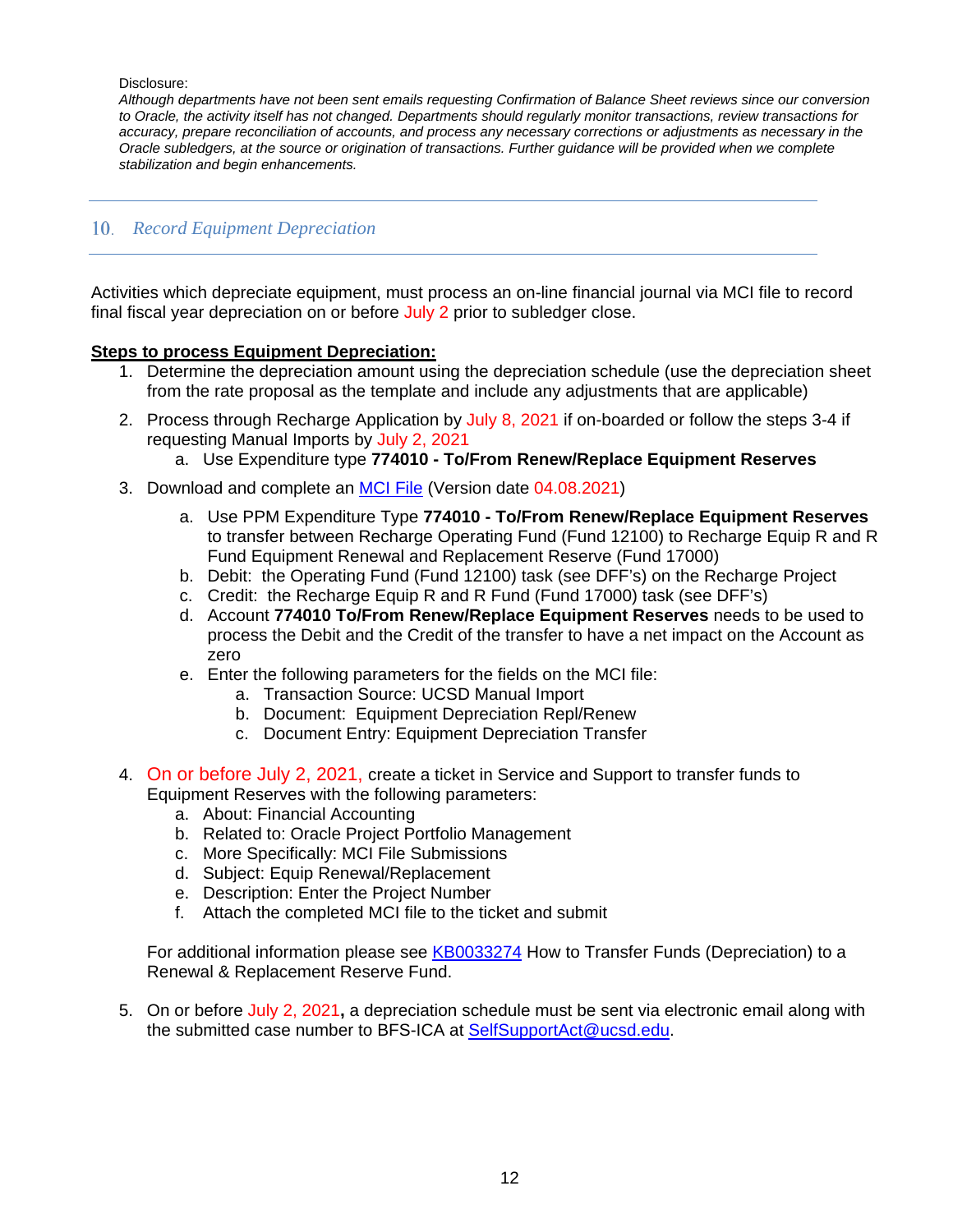## <span id="page-12-0"></span>*Record Differential Income*

Rates for sales made by Academic Support, Service Enterprise and similar self-supporting activities (in funds 12100, 12304, 12316 and 15006) to the general public must include an overhead rate factor unless the activity has an exemption approval from remitting the full Differential Income.

- Exemption is defined as an activity whose granting agency prohibits paying overhead. Exemptions are final approved by the Vice Chancellor Chief Financial Officer.
- Consult the Financial Analysis Office for more details on exemptions.

In most cases, the overhead, a.k.a. Differential Income, is to be distributed in two parts:

- 1) To Central administration and
- 2) To Departmental Support or to the Vice Chancellor responsible for the activity

Central Administration Differential Income

- A minimum of 11% assessed on revenues for overhead recovery must be included in all rates charged to external customers for on-campus central administration differential income.
- A minimum of 5% assessed on revenues for overhead recovery must be included in all rates charged to external customers for off-campus and Ship-Use activities central administration differential income.
- Effective 2020-21, no actions needed by units for the central administration differential income portion
- Campus has been charging units the central administration differential income assessment a month in arrears, in the General Ledger, at the Entity, Fund, Financial Unit, Function, and where applicable, Project, level using account code 773009- Campus Administrative Debit.

## Department Support Differential Income

- Each Vice Chancellor area may also require a minimum Differential Income portion to be remitted to the Vice Chancellor responsible for the activity.
- Consult your Vice Chancellor's office for more information.

Recovery above these minimum differential income percentages will be retained by generating department. Listed below in the tables are the standard Differential Income calculations.

| FULL DIFFERENTIAL INCOME CALCULATION                        |                        |  |  |  |  |  |
|-------------------------------------------------------------|------------------------|--|--|--|--|--|
|                                                             |                        |  |  |  |  |  |
| <b>Calculation of On-Campus Full Differential Income</b>    |                        |  |  |  |  |  |
| <b>Central Administration Portion</b>                       | Total Revenue x 11%    |  |  |  |  |  |
| <b>Departmental Support Portion</b>                         | Total Revenue x 20.05% |  |  |  |  |  |
|                                                             |                        |  |  |  |  |  |
| <b>Calculation of Off-Campus Full Differential Income</b>   |                        |  |  |  |  |  |
| <b>Central Administration Portion</b>                       | Total Revenue x 5%     |  |  |  |  |  |
| <b>Departmental Support Portion</b>                         | Total Revenue x 13%    |  |  |  |  |  |
|                                                             |                        |  |  |  |  |  |
| <b>Calculation of Ship Use Full Differential Income</b>     |                        |  |  |  |  |  |
| <b>Central Administration Portion</b>                       | Total Revenue x 5%     |  |  |  |  |  |
| <b>Departmental Support Portion</b>                         | Total Revenue x 2.7%   |  |  |  |  |  |
| MINIMUM DIFFERENTIAL INCOME CALCULATION*                    |                        |  |  |  |  |  |
|                                                             |                        |  |  |  |  |  |
| <b>Calculation of On-Campus Minimum Differential Income</b> |                        |  |  |  |  |  |
| <b>Central Administration Portion</b>                       | Total Revenue x 11%    |  |  |  |  |  |
| <b>Departmental Support Portion</b>                         | ΝA                     |  |  |  |  |  |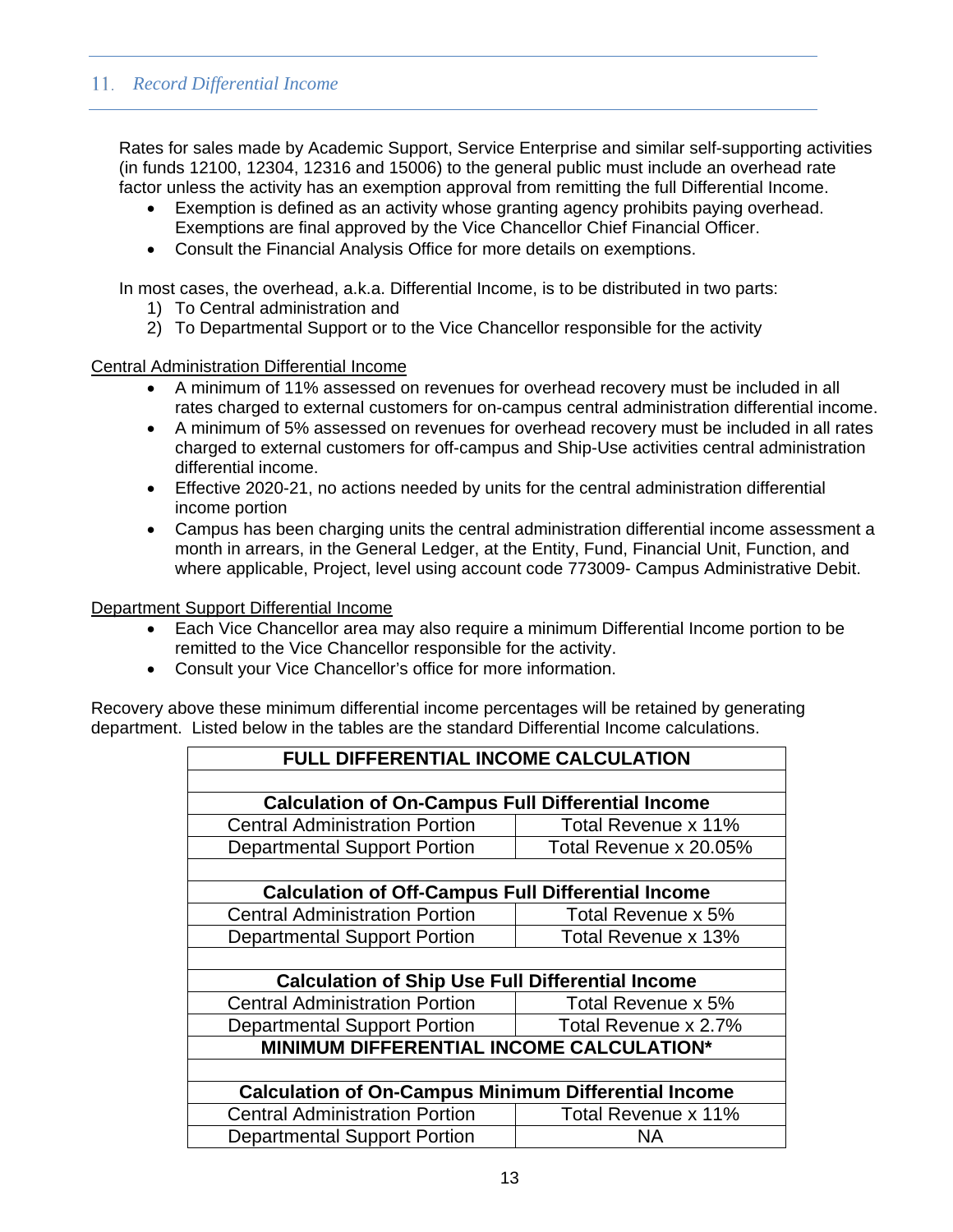| <b>Calculation of Off-Campus Minimum Differential Income</b> |                    |
|--------------------------------------------------------------|--------------------|
| <b>Central Administration Portion</b>                        | Total Revenue x 5% |
| <b>Departmental Support Portion</b>                          | <b>NA</b>          |
| <b>Calculation of Ship Use Minimum Differential Income</b>   |                    |
|                                                              | Total Revenue x 5% |
| <b>Central Administration Portion</b>                        |                    |

**\* Note**: The tables on minimum Differential Income distribution and calculation list only the minimum Differential Income that is required for Central Administration. Each Vice Chancellor area may also require a minimum Differential Income portion to be remitted to the Vice Chancellor responsible for the activity. Consult your Vice Chancellor's office for more information.

## **Important Submission Dates:**

- For internal control and **audit** requirements, the final distribution for FY 2020/21 Differential Income MUST be recorded on or before July 2 prior to subledger close.
- Activities must complete their on-line financial journal via MCI file to record Department Support Differential Income on or before July 2 prior to subledger close.

## **Steps to process Department Support Differential Income:**

- 1. Process through Recharge Application by July 8, 2021 if on-boarded or follow the steps 2-3 if requesting Manual Imports by July 2, 2021
	- a. Use Expenditure type **774010 - Differential Income Transfer to Reserve**
- 2. Download and complete an [MCI File](http://www-bfs.ucsd.edu/BFSupportForms/GA/MCITemplate_Recharges.xlsm) (Version date 04.08.2021)
	- a. Use PPM Expenditure Type **774010 - Differential Income Transfer to Reserve** to transfer between Recharge Operating Fund (OFC Fund 12100) task (see DFF's) to the Differential Income Fund, Recharge Ext Sales Diff Income (Fund 12200)
	- b. Debit the Operating Fund (Fund 12100) task (see DFF's)on the Recharge Project
	- c. Credit the Recharge Ext Sales Diff Income (Fund 12200) task (see DFF's)
	- d. Account **774010 - Differential Income Transfer to Reserve** needs to be used to process the Debit and the Credit of the transfer to have a net impact on the Account as zero
	- e. Enter the following parameters for the fields on the MCI file:
		- i. Transaction Source: UCSD Manual Import
		- ii. Document: Dept Support Differential Income
		- iii. Document Entry: Dept Support Diff Inc Transfer
- 3. Submit a ticket to transfer funds to Differential Income with the following parameters:
	- a. About: Financial Accounting
	- b. Related to: Oracle Project Portfolio Management
	- c. More Specifically: MCI File Submissions
	- d. Subject: Differential Income Transfer
	- e. Description: Enter the Project Number
	- f. Attach the completed MCI file to the ticket and submit by July 2, 2021

Refer to **[KB0033254](https://support.ucsd.edu/nav_to.do?uri=%2Fkb_view.do%3Fsysparm_article%3DKB0033254)** How to Record Departmental Support Differential Income.

4. On or before July 2, 2021**,** a copy of the report of the distribution of FY 2020/21 Department Support Differential Income must be sent via electronic email along with the submitted case number to BFS-ICA at [SelfSupportAct@ucsd.edu.](mailto:SelfSupportAct@ucsd.edu)

**\*Note:** SOM activities are assessed DI on a monthly basis by the VCHS Controller's Office and also Campus Budget Office (CBO) for the Campus portion. SOM activities will be reviewed if DI true-up journal is necessary for fiscal close. If you have any questions please contact VCHS Controller's Office [vchsfinman@ucsd.edu.](mailto:vchsfinman@ucsd.edu)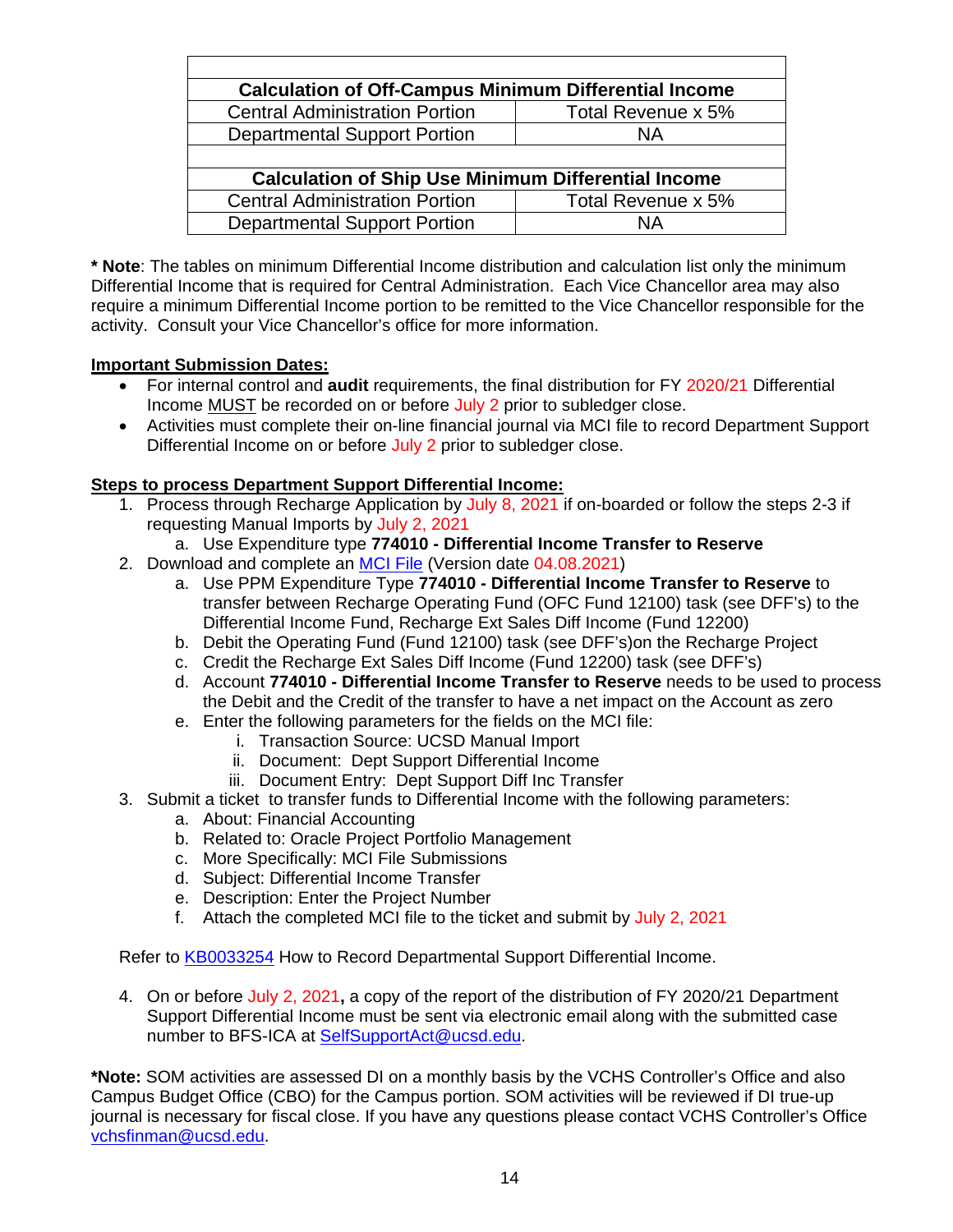## <span id="page-14-0"></span>*Report Adjustments to the Final Ledger*

If a review of an activity's June final ledger shows **significant/material** recording **errors or omissions** that may impact UCSD Financial Statements, please notify and obtain your VC's business office approval; then [submit a ticket](https://support.ucsd.edu/finance?id=sc_cat_item&sys_id=48a60e85dbbb8014dbd6f2b6af961999) describing the **errors or omissions** to on or before July 23, 2021 for review and potential adjustment.

## <span id="page-14-1"></span>*Miscellaneous*

## a. **Unrelated Business Income**

For those activities that submit data for the Unrelated Business Income Tax reporting, please be aware that we will need information based on FY 2020/21. It is recommended that, as time allows, you begin gathering the information previously provided as we will be requesting it by October 2021. We will send you a separate notice later in the year indicating the due date.

### b. **Intercollegiate Reporting for the NCAA**

Please do not submit the NCAA report prior to General Accounting (GA) approving the report. Also let GA know the approximate date when the report will be ready. Please ensure that all entries are appropriately recorded in the ledger prior to the June final ledger close. Contact ICA via submitting a Service and Support Ticket via<https://support.ucsd.edu/finance> on or before July 16, 2021 if you are experiencing problems with entries in the ledger.

### c. **Editorship Funds**

Editorship funds were established for professional journals. The funds cannot be used for editing service contracts. Please make sure to review the funds for compliance to policy

### d. **Corporate Sponsorships**

In earlier years, we treated corporate sponsorships as additional income for conferences and other activities. A few years ago, UCOP determined that almost all corporate sponsorships are gifts. Please review conference and similar funds for activity which should be recorded as gifts.

## e. **ASSA Administrative Overhead**

The ASSA Administrative Overhead is an assessment on select population Self Supporting Activities, processed by the Campus Budget Office. Effective fiscal year 2021/22, the rate assessed on revenues for Academic/Educational will remain at 3.4% while the rate for Auxiliaries will increase to 6%. The assessment is recorded in account code 773009- Campus Administrative Debit. For more information on the ASSA Administrative Overhead, please contact Alice Ku at [ahyku@ucsd.edu.](mailto:ahyku@ucsd.edu)

## f. **Equipment/Renewal and Replacement funds**

For activities with Renewal and Replacement Tasks (with DFFs fund under 12200,17000,17200), review the Renewal and Replacement funds to ensure that they only contain expenditures for equipment **163003- Equipment Clearing** and supplies and expenses related to equipment (accounts beginning with 5XXXXX). Any payroll (accounts beginning with 50XXXX, 51XXXX,) or travel (accounts beginning with 53XXXX) expenditures should be transferred to the operating task. Review operating task (with DFFs fund under 12100) to ensure that there are no expenditures for equipment. Any such expenditure should be transferred to the Renewal and Replacement task via [PPM Cost Transfer Tool](https://support.ucsd.edu/nav_to.do?uri=%2Fkb_view.do%3Fsys_kb_id%3D4671d1391bc4b450df40ed7dee4bcb4d%26sysparm_rank%3D3%26sysparm_tsqueryId%3D956dffc6db407810d4781c791396192d) on or before July 8, 2021 (see [KB0033191-](https://support.ucsd.edu/nav_to.do?uri=%2Fkb_view.do%3Fsys_kb_id%3D53b92c101b487410df40ed7dee4bcbe1%26sysparm_rank%3D1%26sysparm_tsqueryId%3Ddd0d3746db407810d4781c79139619bc)Cost Transfer Guide or **[KB0033189-](https://support.ucsd.edu/nav_to.do?uri=%2Fkb_view.do%3Fsys_kb_id%3D4671d1391bc4b450df40ed7dee4bcb4d%26sysparm_rank%3D3%26sysparm_tsqueryId%3D956dffc6db407810d4781c791396192d) Cost Transfer Best Practices - Justifications and Consequences**).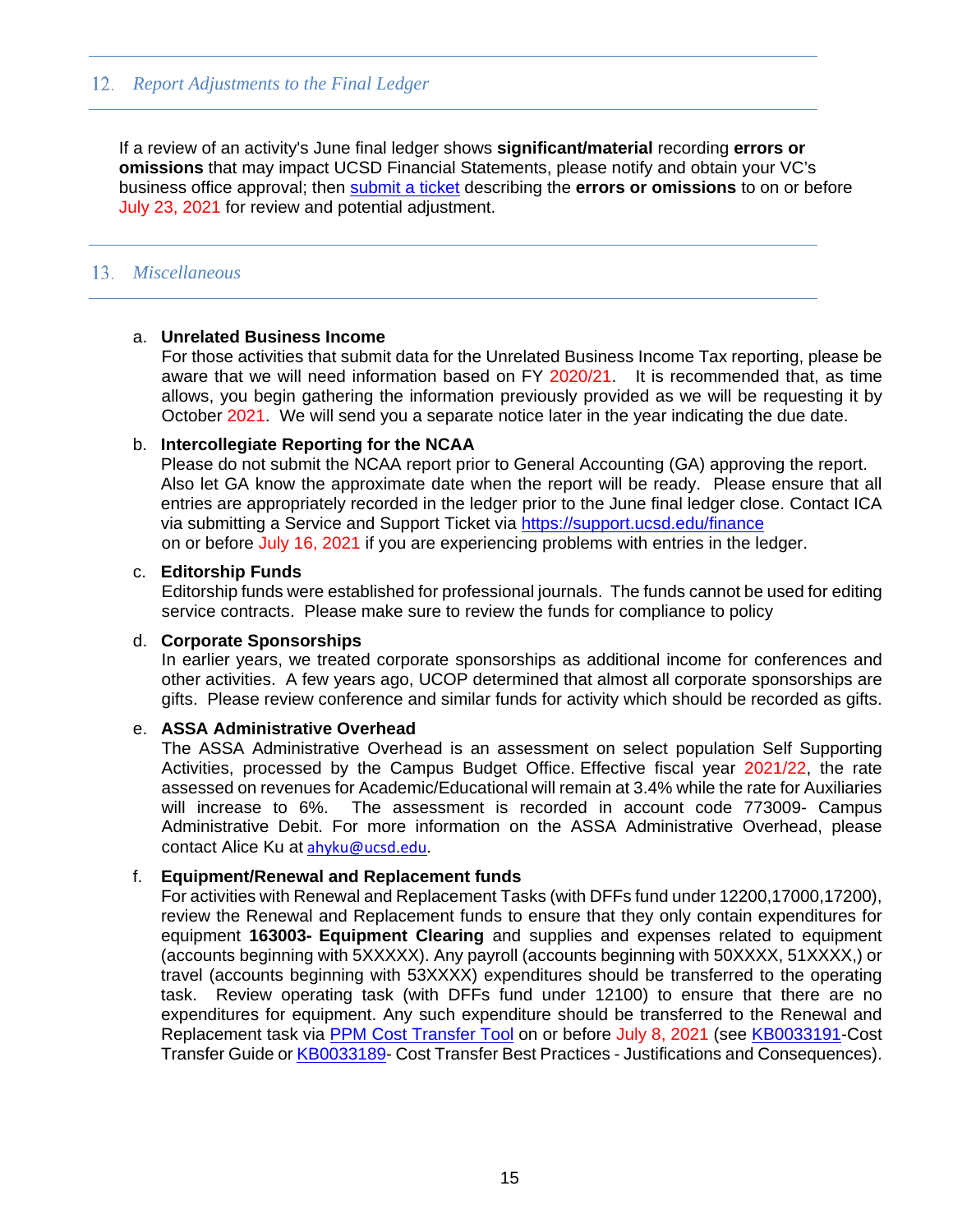## SELF SUPPORTING ACTIVITIES Exhibit A: 2020/21 Closing Dates

<span id="page-15-0"></span>

| <b>DUE</b><br><b>DATE</b> | <b>DEPARTMENTAL ACTION</b>                                                                                                                                   | <b>STEP</b><br># |
|---------------------------|--------------------------------------------------------------------------------------------------------------------------------------------------------------|------------------|
| Refer to<br>Link          | Refer to Fiscal Closing 2020–2021: Departmental Action and Cutoff Dates                                                                                      | Overall          |
| 30-Jun                    | Take physical inventory                                                                                                                                      | 3                |
| 2-Jul                     | Submission of all MCI files for manual upload via Services & Support ticket                                                                                  | Various          |
| 2-Jul                     | A copy of the depreciation schedule to BFS-ICA                                                                                                               | 10               |
| 2-Jul                     | A copy of the differential income distribution report attached in the General Ledger Journal                                                                 | 11               |
| 2-Jul                     | Inventory report and a copy of the MCI file and General Ledger Journal                                                                                       | 3                |
| 5-Jul                     | Ensure departmental credit card accounts are zero or debit balance, and ensure there are no credit<br>balances in credit card accounts                       | $\overline{2}$   |
| 8-Jul                     | Submission of transactions interfacing through Recharge Applications                                                                                         | Various          |
| 8-Jul                     | Ensure departmental accounts are zero balance in deposit clearing accounts                                                                                   | 1                |
| 16-Jul                    | A copy of work-in-process jobs attached in the General Ledger Journal                                                                                        | 4                |
| 16-Jul                    | A copy of prepaid expense report attached in the General Ledger Journal                                                                                      | 5                |
| 23-Jul                    | Obtain VC business offices' approval; submit significant/material recording errors/omissions that may<br>impact UCSD financial statements for GA's approval. | 13               |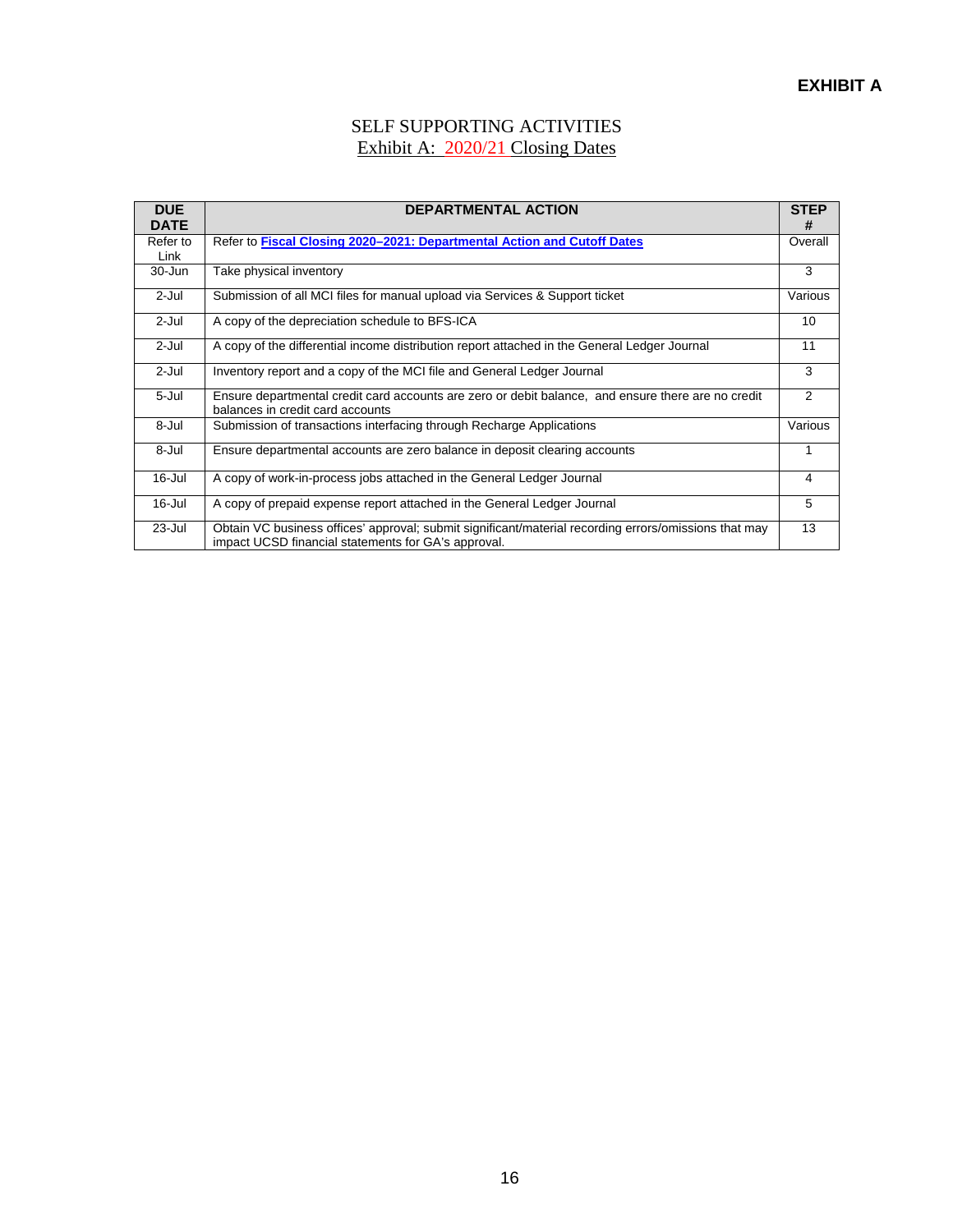# Exhibit B: Internal Control & Accounting Contacts and References

<span id="page-16-0"></span>

| VCAA, VC CFO, VCHS, VCMS,                 | Contact through Service and Support at                       |
|-------------------------------------------|--------------------------------------------------------------|
| VCRMP, VCSA Recharge and Other            | https://support.ucsd.edu/finance                             |
| <b>Income Producing Activities</b>        |                                                              |
| Guidelines for Recharge and Other         | http://blink.ucsd.edu/finance/accounting/SSA/index.html      |
| <b>Income-Producing Activities</b>        |                                                              |
| FISCAL CLOSING 2020-2021:                 | https://blink.ucsd.edu/finance/accounting/closing/index.html |
| Overview                                  |                                                              |
|                                           |                                                              |
| Recharge and Other Income-Producing       | https://blink.ucsd.edu/finance/accounting/closing/index.html |
| Activities - Fiscal Closing Special Items |                                                              |
| Instructions for Fiscal Year 2020-2021    |                                                              |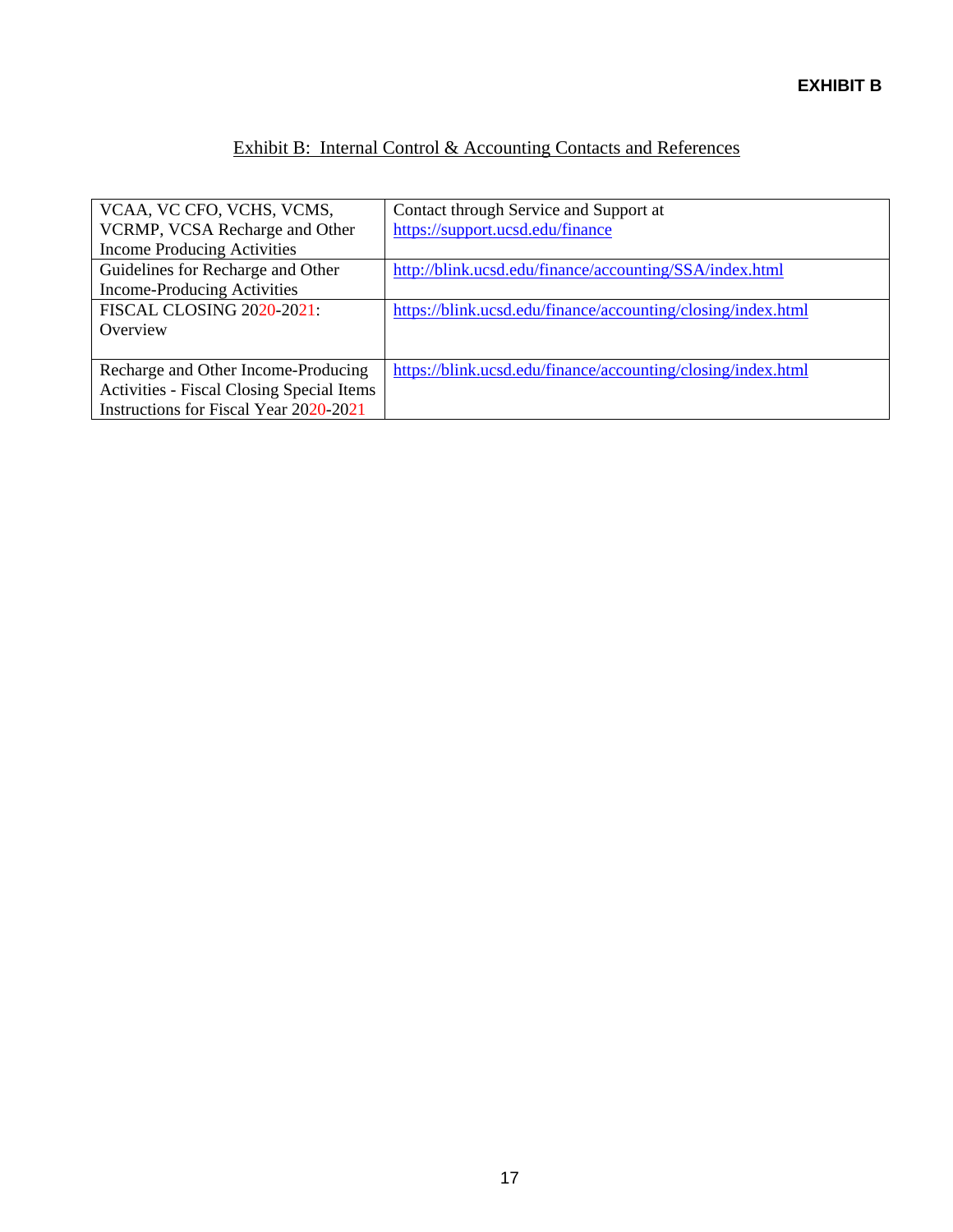# <span id="page-17-0"></span>Exhibit C: Report of Physical Inventory

| Department: | <b>IFIS Fund No:</b> |  |
|-------------|----------------------|--|
| Preparer:   | Project No:          |  |
| Telephone:  | Task No:             |  |
| Email:      |                      |  |

| <b>Part Number</b> | Description | <u>Unit</u> | <b>Unit Cost</b> | Quantity     | <b>Extended Cost</b> |
|--------------------|-------------|-------------|------------------|--------------|----------------------|
|                    |             |             |                  |              |                      |
|                    |             |             |                  |              |                      |
|                    |             |             |                  |              |                      |
|                    |             |             |                  |              |                      |
|                    |             |             |                  |              |                      |
|                    |             |             |                  |              |                      |
|                    |             |             |                  |              |                      |
|                    |             |             |                  |              |                      |
|                    |             |             |                  |              |                      |
|                    |             |             |                  |              |                      |
|                    |             |             |                  |              |                      |
|                    |             |             |                  |              |                      |
|                    |             |             |                  |              |                      |
|                    |             |             |                  |              |                      |
|                    |             |             |                  |              |                      |
|                    |             |             |                  |              |                      |
|                    |             |             |                  |              |                      |
|                    |             |             |                  |              |                      |
|                    |             |             |                  |              |                      |
|                    |             |             |                  |              |                      |
|                    |             |             |                  |              |                      |
|                    |             |             |                  |              |                      |
|                    |             |             |                  |              |                      |
|                    |             |             |                  |              |                      |
|                    |             |             |                  |              |                      |
|                    |             |             |                  |              |                      |
|                    |             |             |                  |              |                      |
|                    |             |             |                  |              |                      |
|                    |             |             |                  |              |                      |
|                    |             |             |                  |              |                      |
|                    |             |             |                  |              |                      |
|                    |             |             |                  |              |                      |
|                    |             |             | <b>TOTAL</b>     | $\mathbb{L}$ | $\mathbb{Z}^2$       |

Comments, if any: example of the state of the state of the state of the state of the state of the state of the state of the state of the state of the state of the state of the state of the state of the state of the state o